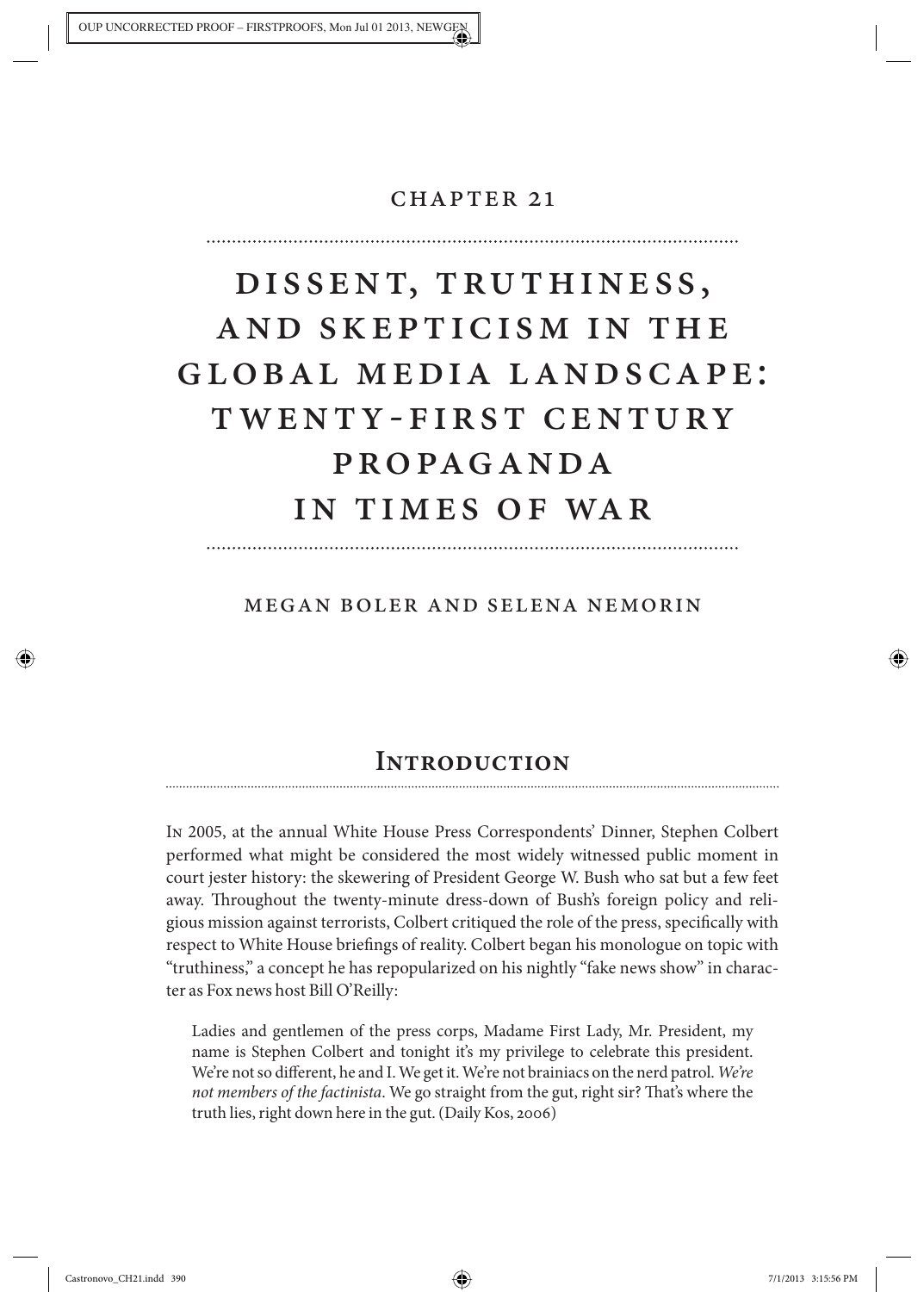Defined in Colbert's segment "The Word" in October 2005, the concept of "truthiness" took off like wildfire, and its use—alongside Colbert's popularity —has continued to increase.<sup>1</sup>

Significantly, Colbert defined truthiness originally in relation to George Bush, and the lack of facts on which Bush's decisions were founded: "People love the President because he's certain of his choices as a leader, even if the facts that back him up don't seem to exist" (Horton, 2007). Further, "Truthiness is: 'What I say is right, and [nothing] anyone else says could possibly be true.' It's not only that I *feel* it to be true, but that *I* feel it to be true. There's not only an emotional quality, but there's a selfish quality."

The strange ethos of accepting Bush as the decider and not questioning his "facts" was epitomized one week after the attack on the Twin Towers, when renowned news anchor Dan Rather declared on national television: "George Bush is the president, he makes the decisions, and you know, as just one American, he wants me to line up, just tell me where" (Bennett et al, 2006a, p. 1). Rather's pledge of allegiance to Bush and to nationalism squarely opposes the myth of the objective journalist and highlights patriotic power in the climate of a presidency tied to war. Rather's expressed patriotism was only the tip of an iceberg.

The events of September 2001 invited a return of patriotism and propaganda. Commenting on a now widely recognized "slip" in anything like objective journalism, Thussu and Freedman (2010) are correct to observe that "White House control of information after 9/11" reached new heights<sup>2</sup> (p. 37). "Before the Spring of 2003," writes propaganda scholar Nicholas O'Shaugnessy (2004) :

 propaganda was a concept that had been relegated beyond the marginal to the irrelevant. Its conceptual identity was lost amid the new academic lexicon of persuasion, communication theory and the manipulation of consent," reduced to popular imaginings of "Bolsheviks" and "monochrome." (p. 1)

#### "Then," he continues, "there was Iraq."

 By historical circumstance, government and corporate propaganda in the 21st century also faces serious opponents and other contenders in the race to define reality. The exponentially increased access to information communications technologies (ICTs), user-friendly software, and web-based forums and blogs has given rise to a new media landscape. No longer does only the victor write history; the rise of citizen journalism and web-based dissent proliferate contesting narratives of events such that fundamental epistemological questions regarding what counts as truth, knowledge, and "objectivity" overshadow reductive or singular accounts of political events. Never before in the history of press coverage of war, or any other kinds of events, have there existed communicative media so rapid, enabling peer-to-peer, many-to-many communications. Most certainly, the control the state had during the first Persian Gulf War (PGW) through CNN's monopoly on war coverage is now a phenomenon of the past ( Wark, 1995 ). State and corporate agendas became faced with increasing challenges by the diverse, contesting, and alternative news

↔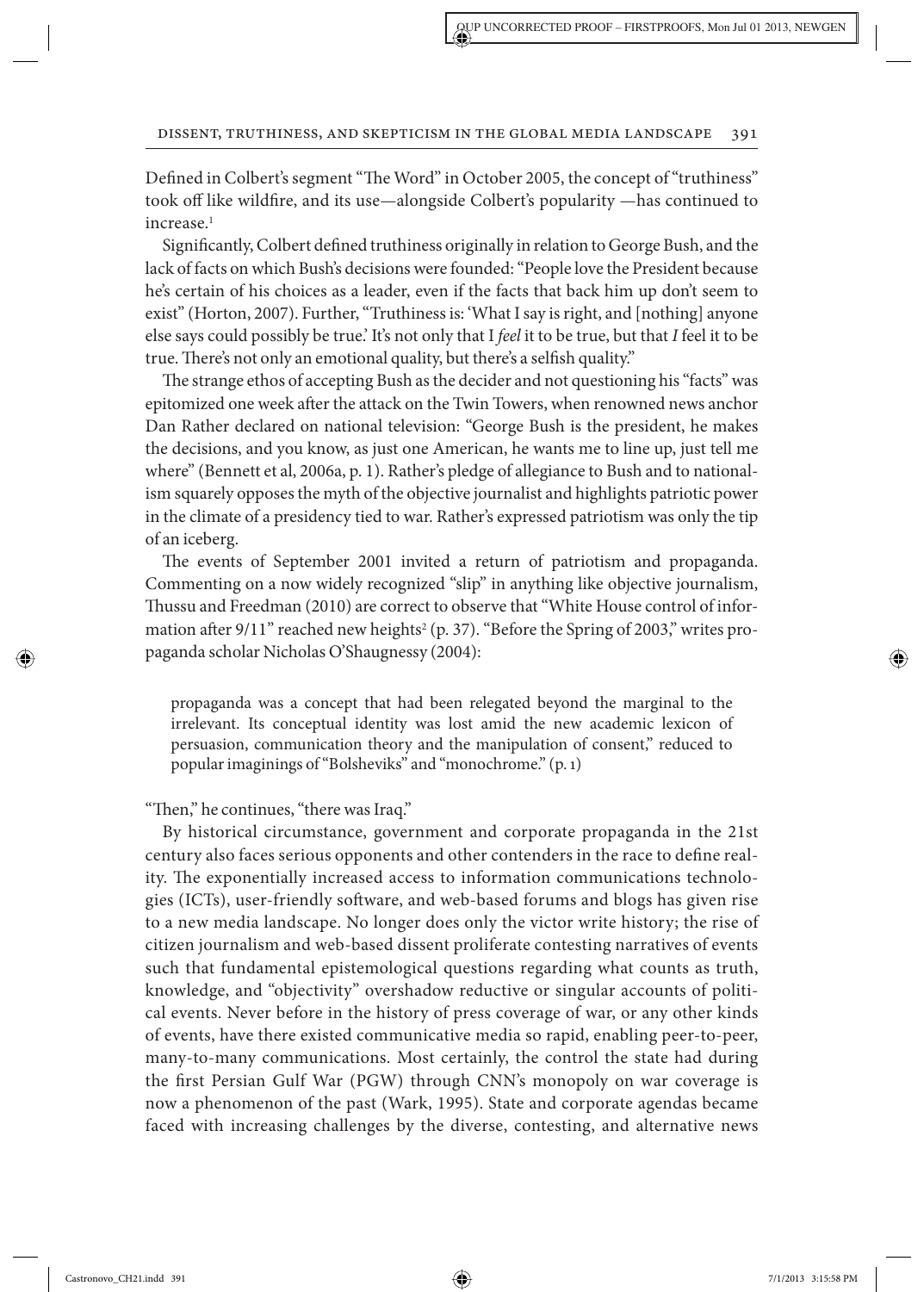narratives and information made accessible through web-based media and digital technologies.

Access to the Internet offered new means of organizing a mass international antiwar action, resulting in the largest ever movement of this kind in history. On February 15, 2003 tens of millions of people around the globe took to the streets to protest the preemptive invasion of Iraq. At the same time, the traditional and corporate U.S. news coverage of the antiwar action, of dissent, and their central role in fabricating the "intelligence" that led to the invasion of Iraq also worked to marginalize the movement. Meanwhile, the rising blogosphere and avid use of listservs and global use of e-mail and web-based information circulation was revolutionizing the possibilities of scalable means of disseminating dissent.

Though the movement failed to stop the war, the international public protest revealed the capacity and reach of ICTs and the role they could play in resistance and changing the framing and agenda setting of the global stage and news media coverage of these voices of dissent. By 2005, the elasticity of "truth" by President Bush was no longer a paranoid conspiracy theory developed by Chomsky-ite believers in manufactured consent or the propaganda model of news.<sup>3</sup> The events of 9/11 brought propaganda back into frequent usage and study after a lull since the 1970s.<sup>4</sup> The information wars had truly begun, creating a mediascape in which everything is propaganda, skepticism colors all perception, truthiness abounds, and the means to certainty rely on new modalities of collective intelligence and participatory politics. 5

Within this new mediascape, audiences began turning significantly toward alternatives to mainstream and corporate-owned news sources. In the North American context, viewers tuned, instead, into "fake" news, alternative news, microblogs, milblogs, viral videos,<sup>6</sup> and international sources such as Al Jazeera English, alongside increased engagement in participatory social media, citizen journalism and user-generated content (UGC) through platforms such as YouTube, Facebook, and Twitter. In fact, Facebook is increasingly an important source of news content for the digital generation (Glynn, Huge & Hoffman, 2012).

For the twenty-first century, it is appropriate to understand much of this media landscape as an "information war." Referred to by some scholars as "chaos" (Hoskins & O'Loughlin, 2010), the successful deployment of propaganda poses more challenges to government and military control than ever before. For those engaged in critical Internet studies and critical studies of media and society, the "Arab Spring;" the ongoing Occupy Movement; and corresponding global, mediated networks pose deeply challenging questions about the role of social media in activism, political change, and/or revolution. To what extent does technology shape the social—perhaps most helpfully understood as "soft determinism"<sup>7</sup>—and to what extent do we as agents (individually or collectively) shape technology? How do we most productively study this relationship within the context of radically changing media landscapes of the "mediapolis," the spaces in which media and people co-exist and mutually define one another? How do social-media practices redefine fundamental conceptions of "politics" and reflect radical interventions in the "police order"?

↔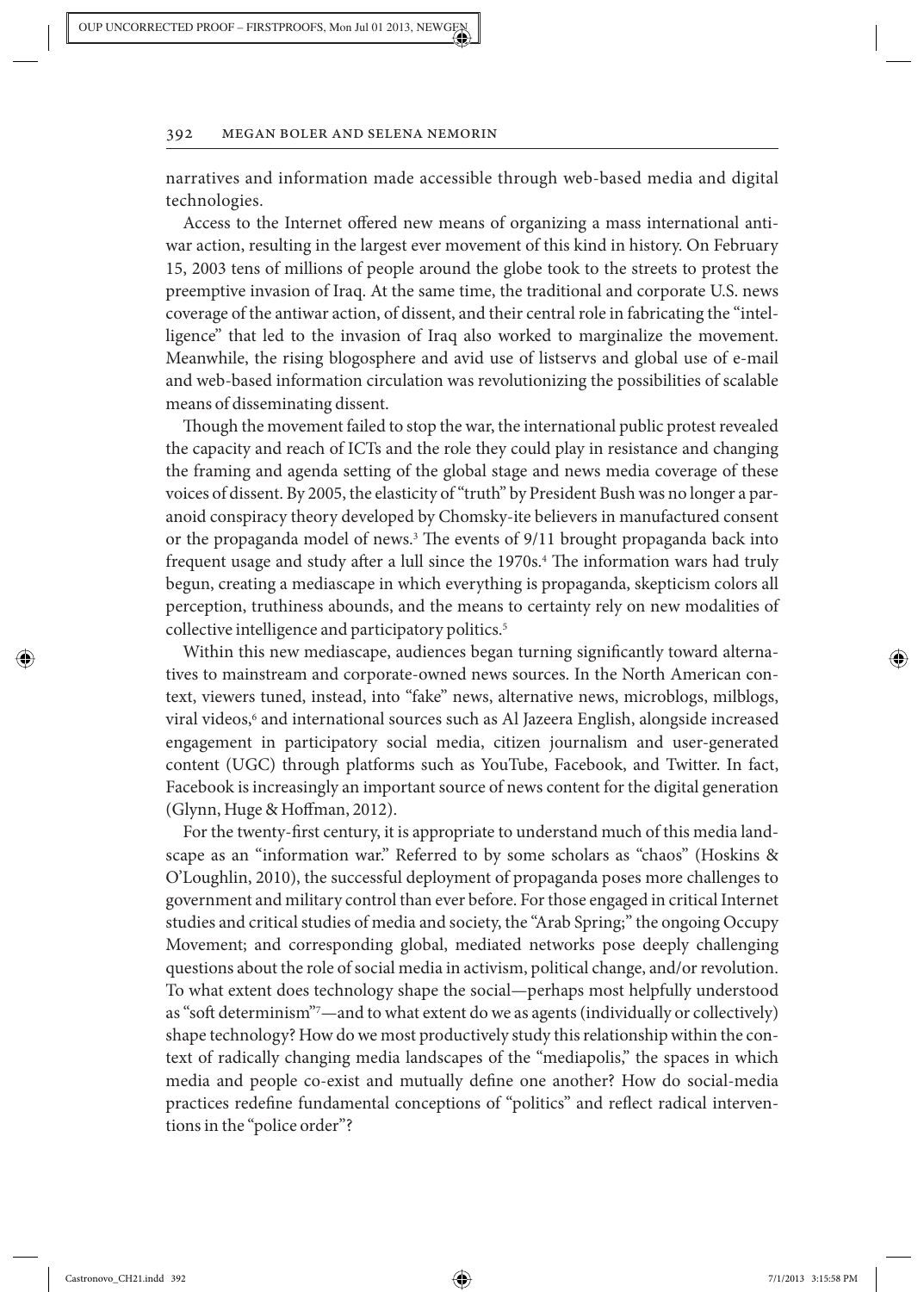# **Defining Propaganda after September 2001**

The impact of the convergence of mass media and propaganda techniques on public opinion has long been observed by scholars. Herman & Chomsky (1988) , for example, argue that the mass media serve as a structure for communicating messages and symbols to the general population in order to manipulate attitudes and elicit consent to social, political, and economic moves. For the mass media to evoke particular kinds of emotions in the general population to secure acquiescence in times of war, Jacques Ellul (1964) points out that

 Propaganda must become as natural as air or food. It must proceed by psychological inhibition and the least possible shock. The individual is then able to declare in all honesty that no such thing as propaganda exists. In fact, he has been so absorbed by it that he is literally no longer able to see the truth. (p. 366)

In a world with a growing concentration of wealth and conflicts of class interest, the mass media's role increasingly incorporates systematic propaganda. With the development of information communications technology, propaganda now flows through virtual environments.

This complexity arises from the fact that we now have a vast and diverse media landscape across multiple digital, web-based, and mobile platforms and P2P modes of communication. There are 6.8 billion mobile-cellular subscriptions. 600 million people access Facebook through their mobile devices—Facebook's one billion users would constitute the world's third largest country. YouTube has more than one billion unique users each month. The exponential rise of citizen journalism, Twitter, and YouTube is a game-changer that renders Pentagon's efforts to control of propaganda, for example, a challenge to political, military and corporate interests. Studies of propaganda ideally take into account both the unique historical conditions and the dynamic landscape of mediated realities and everyday social media practices that are inextricably meshed with globalized information economies.

 Contemporary scholars are now seeking new frames of reference to make sense of these evolving horizons. For studies of media and war, this "new world order" is constituted in part by what scholars have termed the "mediatization of war." 8 On one end of a continuum in contemporary research on news and propaganda, scholars are calling for an overhaul of approaches to propaganda analysis. The requirement of new theoretical frameworks arises primarily from this radically shifting media landscape and its increasingly close connections with war propaganda as evidenced after 9/11. As Hoskins and O'Loughlin (2010) write in *War and Media: The Emergence of Diffused War*, "It is in the new media ecology that established theories and assumptions about audiences, propaganda, and warfare are, at the very least, significantly challenged" (p. 2).

 $\bigoplus$  astronovo\_CH21.indd 393 7/1/2013 3:15:58 PM /1/2013 3:15:58 PM /1/2013 1:15:58 PM /1/2013 1:15:58 PM /1/2013 1:15:58 PM /1/2013 1:15:58 PM /1/2013 1:15:58 PM /1/2013 1:15:58 PM /1/2013 1:15:58 PM /1/2013 1:15:58 PM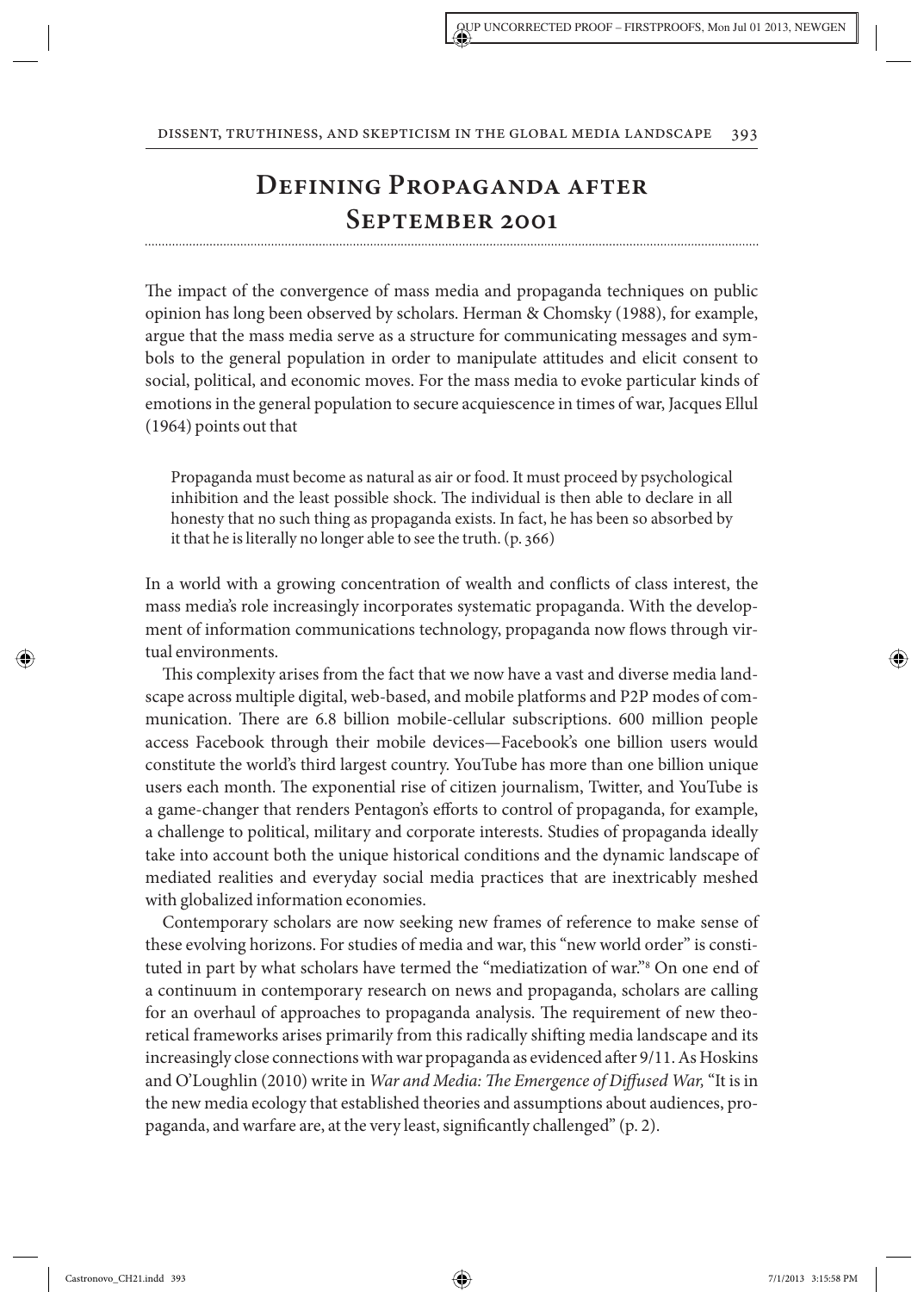What remains similar is the basic form of propaganda; the rhetorical debates about the function of media for a democracy; the role of ownership and advertising as a news agenda setter. What has changed are the terms and basic sensibilities regarding deception, secrecy, and propaganda, to the extent that all information is in a sense read as propaganda in an era of information warfare defined by a radical erosion of privacy and increased surveillance—in short, "truthiness" as the foundation within information wars. Yet despite the need for new accounts and theoretical frameworks, our research, as well as that of many scholars in this publication, evidences that some modalities of propaganda in times of war take fairly predictable forms in the twentieth and twenty-first centuries.

 For instance, Ellul (1965) argues that propaganda is necessary for governmental control because coercion is insufficient for creating the necessary acquiescent populace. He explains that all propaganda is "necessarily false when it speaks of values, of truth, of good, of justice, of happiness—and when it interprets and colors facts and imputes meaning to them" (p. 30). In addition to using cultural values and myths, then, propaganda defines the very meanings and understandings of "truth," "good," and "justice." Reflecting truthiness in action, examples of this kind of redefinition of the terms of truth, especially in war propaganda, are plentiful. Indeed, the propaganda in the instance of post-9/11 was entirely inseparable from patriotism that, because of the president's "decider" role, was also grounded in faith and not rational deliberation.

 By 2003, the Bush administration's threatened invasion of Iraq on the pretext of "weapons of mass destruction" (WMD) and falsely produced associations of Al Qaeda to Saddam Hussein was pushed forward by means of the classic propaganda strategy of identifying a "clear enemy" and fanning flames or terrorist fears built significantly on racial demonization and Islamophobia. The disinformation about the presence of uranium in Iraq, Saddam Hussein's supposed intentions to build "weapons of mass destruction," and his alleged "support of terrorism" including Al Qaeda (Bush, 2002) were founded on key elements of propaganda noted by Harold Lasswell in 1927 and many others since. Lasswell (1927) writes, "So great are the psychological resistances to war in modern nations that every war must appear to be a war of defense against a menacing, murderous aggressor. There must be no ambiguity about who the public is to hate" (p. 47).

 Public dissent was kept from being broadly disseminated through any major U.S. news networks, cable, TV, radio, and print news. As a result of governmental and state-sanctioned invocations of patriotism, overt censorship, and firings of individuals who dissented, those who did have reason to question the propaganda were made to fear for their jobs, livelihood, and reputations reminiscent of the McCarthyism of the Cold War. The extent of silencing journalists is represented in the "muzzling" of Christiane Amanpour of CNN.<sup>9</sup> During an interview with Tina Brown on CNBC, Amanpour remarks, "Some officials responded angrily to allegations of 'propaganda' and 'spin' where instances of false reporting occurred, insisting that such were the types of mistakes typically made in 'the fog of war'. Others blamed 'overenthusiastic

⊕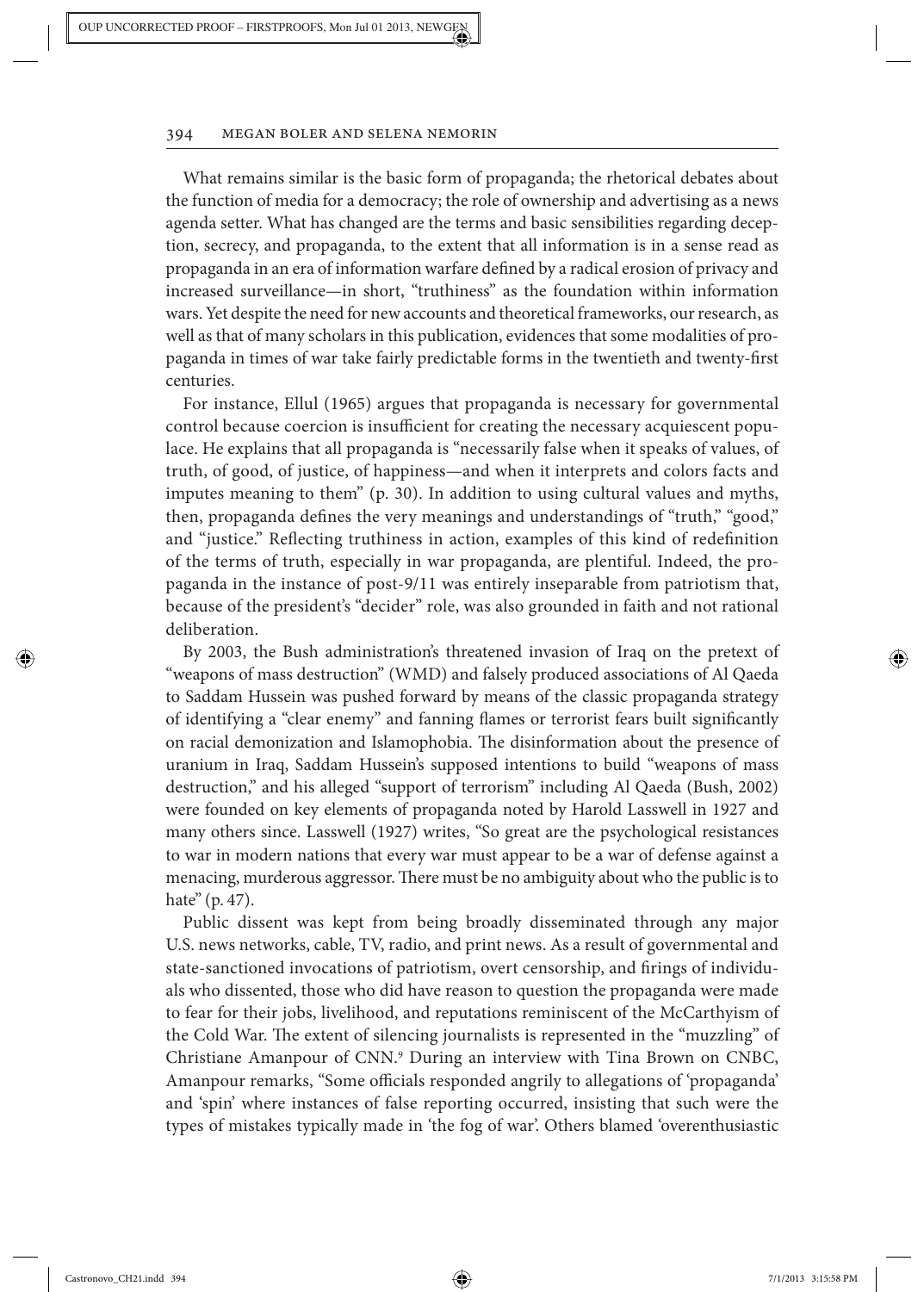reporters'" (in Allan & Zelizer, 2004, p. 8). Those who worked behind the scenes were also silenced:

 I . . . was talking to a girl who was working for Fox and just before she was going to Iraq and I was like "so do you think the war is about oil?" She was like "oh, we all know it's for oil but we're not allowed to say that or we'd lose our jobs." That kept me up all night because here people are not telling the truth, even though it's their job to report news because they're afraid purely for their own economic position. 10

The systematic erasure, stifling, and refashioning of truths of war connects to the structural factors that form the base of the propaganda model developed in Herman and Chomsky's 1988 book, *Manufacturing Consent: The Political Economy of the Mass Media*,<sup>11</sup> which holds that structural influences such as ownership, funding, and sourcing filtered out dissenting voices and created "systemic biases."<sup>12</sup> They refer to ownership and control, funding-by-advertising, the media's routine reliance on "official sources" in government and business, flak (the ability to mobilize large-scale complaints about news), system-supportive talking heads (the experts who confirm the "official slant"), and the ability to fix society's "basic principles and ideologies."<sup>13</sup> These filters are controlled by the same "powerful societal interests"<sup>14</sup> which finance and control the mass media. The filters fix the premises of public discourse, or what the public is allowed to "see, hear and think about."<sup>15</sup> Thus, powerful private and public interests can control the parameters of debate. 16

Despite the lockstep patriotism that silenced dissent in the United States after September 11, widespread skepticism reveals this period as a key shift toward a crisis of faith in both media and politicians, marking a watershed moment in the history of news media leading well into the years ensuing (Boler 2008; 2006). With trust in media and politicians increasingly shattered, the media were becoming more widely perceived as "all being propaganda" (see for e.g., Allan & Zelizer, 2004 ). As international communities witnessed the persistent fabrication of facts regarding WMD and manufactured myths linking Saddam Hussein to Al Qaeda, the machinery of propaganda was becoming more widely questioned.<sup>17</sup>

# **Challenging the Authority of Traditional Journalism: Fake is the Most Trusted News**

 A form of dissent that saw meteoric rise in popularity during this decade is satire, and specifically "fake news" such as *The Daily Show* and the *Colbert Report*. Without question, popular fake news in the United States sees news media as propaganda. The critiques leveled by Jon Stewart and Stephen Colbert, for instance, persistently challenged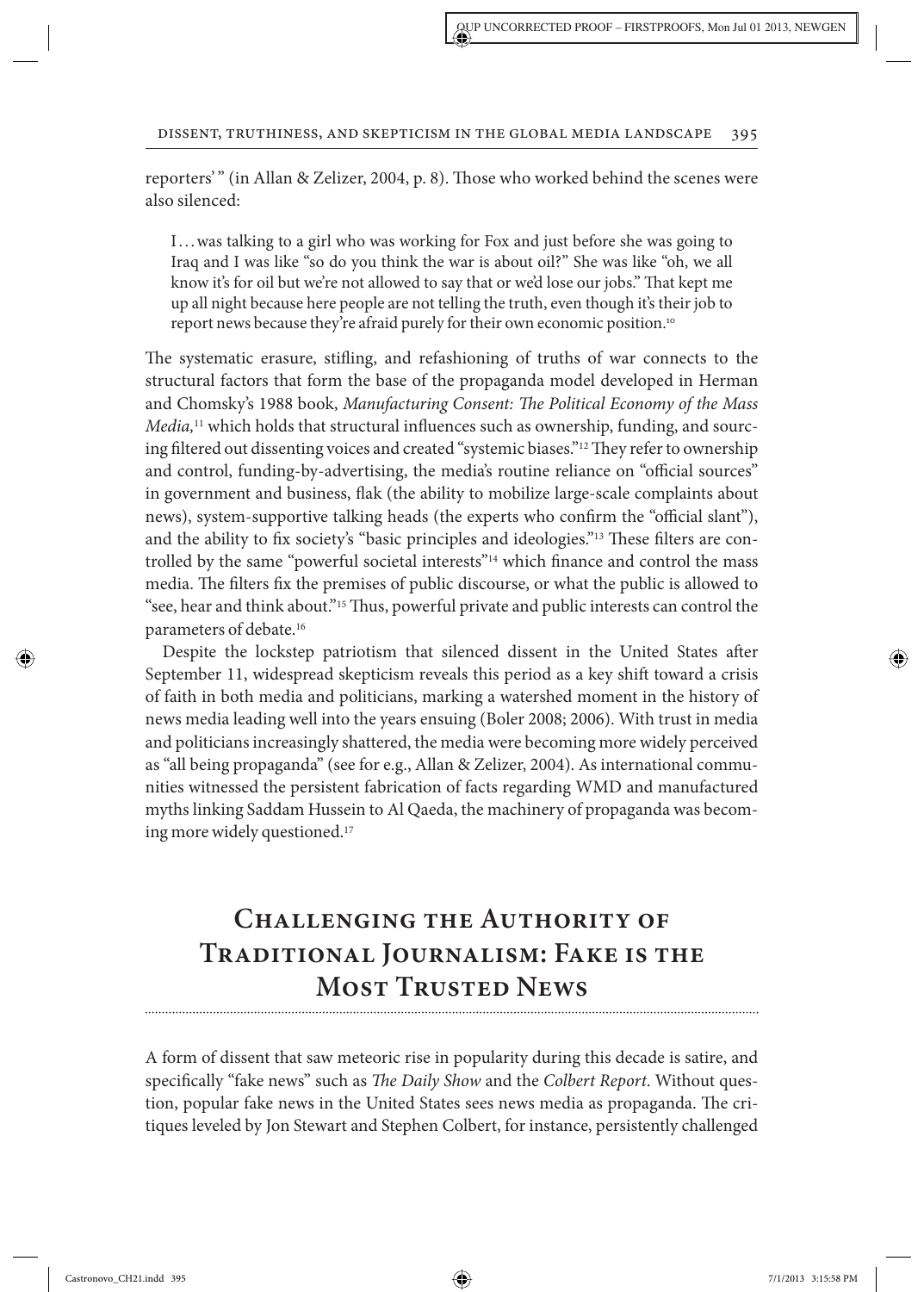the absurdity of news coverage as well as the absurdity and lies of politicians. Within the North American climate of muzzling dissent and outright lying to the public by media and politicians, the likes of Stewart and Colbert were protected both by their popularity, by the laws protecting parody in the United States, and the insurance held by a large corporate mogul like Comedy Central. In this capacity, these two court jesters were afforded cover to speak truth to power. Although there are many examples, forms, and modalities of dissent, to keep faithful to our thesis of truthiness it is worth highlighting satire's capacity to critique and call out propaganda.

 Indeed, the rise and mass appeal of fake news has fueled popular and scholarly debate about the role of satire in politics. As Courtney Martin wrote in 2007, satire "has a long and proven history as the source of bona fide social change. Aristophanes" Lysistrata... George Orwell's *Animal Farm*, all of these led to new public awareness that then led to protest, even some pragmatic reforms . . . Rebels distributed copies of *Animal Farm* —a novella satirizing totalitarianism—to displaced Soviets in the Ukraine right after World War II." Dismissals of the politically trenchant critiques of satire as ineffectual, or concerns that *The Daily Show* is "bad for American citizenry" are, at best, reductive and too simple. Not only have these "fake" news shows provided reality checks, counterpublic communities, and the mass mobilization of 400,000 fans to gather in Washington DC in 2010 for the Rally to Restore Sanity, they often "do a better job of news coverage than 'real' news," as viewers say time and again.

For many of the new generation of skeptic news consumers, satire and parody offers greater sense of certainty and trust than presentation of news that does not create this "embedded" or "assumed" critical distance. A primary mode of critique is to edit news archives to juxtapose a politician's words used on one date and then a contradiction captured on another date. This form of calling out lies is especially potent and effective as we know from the documented power of visual evidence. Colbert's show has the protection of the double-entendre of his "parody squared." Not only does his persona draw attention to the constructed and strange nature of news, but he delivers all his critique of extreme conservatism "backward," as it were, from the point of view of an extremely conservative pundit quite directly based on the all-too-real Bill O'Reilly of Fox news.

 Stephen Colbert's 2006 White House Press Correspondents' Dinner speech provides a high-profile example of the explosion of dissent, building on the courage of bloggers, citizen journalists, and thousands of others who had already actively engaged digital communication technologies. Colbert drove to the core of truthiness and its biting, implicit critique of propaganda:

 Do you know you have more nerve endings in your gut than you have in your head? You can look it up. I know some of you are going to say "I did look it up, and that's not true." That's 'cause you looked it up in a book. Next time, look it up in your gut. I did. My gut tells me that's how our nervous system works. Every night on my show, the Colbert Report, I speak straight from the gut, OK? I give people the truth, unfiltered by rational argument. I call it the "No Fact Zone." Fox News, I hold a copyright on that term . . . And as excited as I am to be here with the President, I am appalled to be

 $\bigoplus$  astronovo\_CH21.indd 396 7/1/2013 3:15:58 PM /1/2013 3:15:58 PM /1/2013 1:15:58 PM /1/2013 1:15:58 PM /1/2013 1:15:58 PM /1/2013 1:15:58 PM /1/2013 1:15:58 PM /1/2013 1:15:58 PM /1/2013 1:15:58 PM /1/2013 1:15:58 PM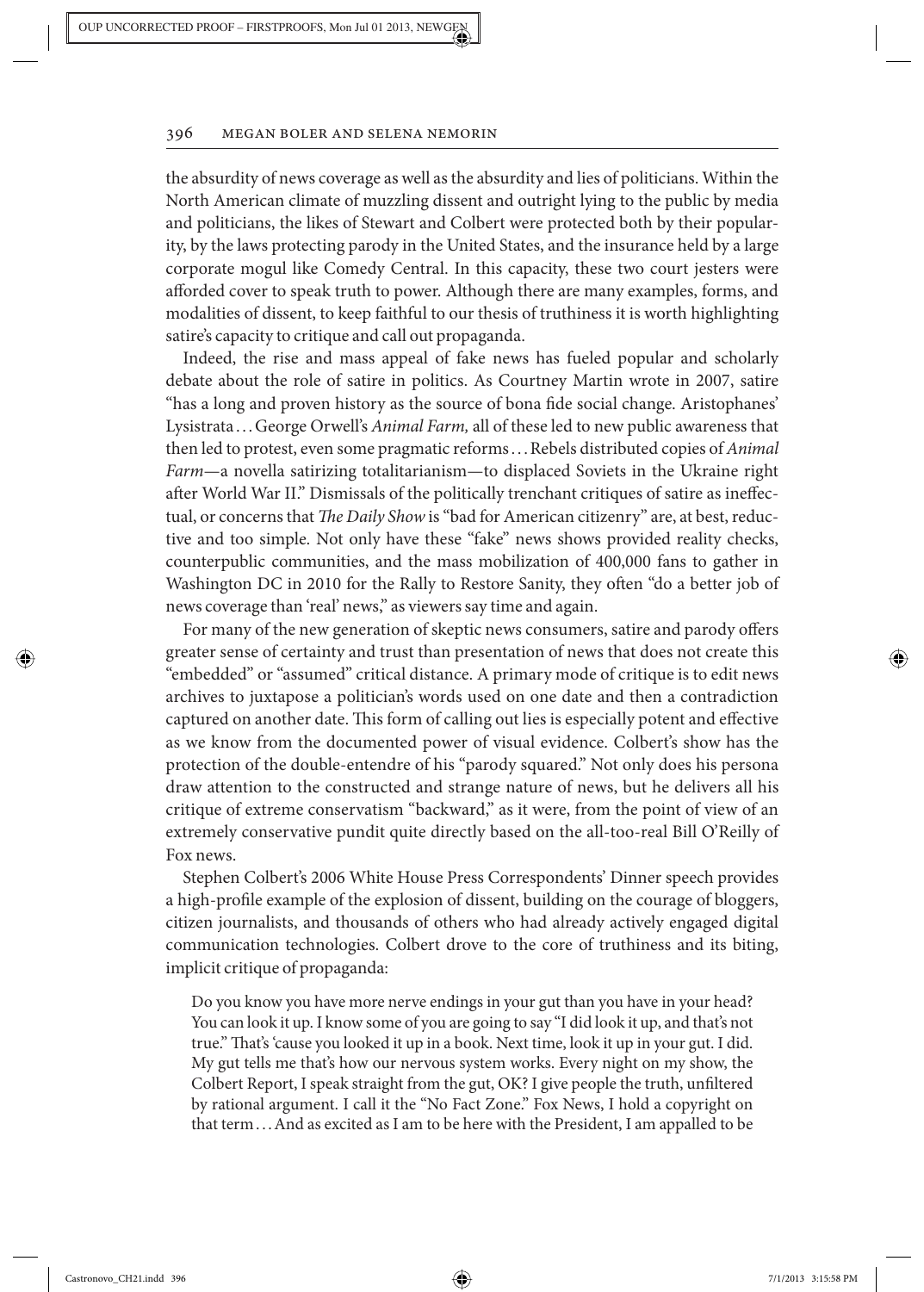surrounded by the liberal media that is destroying America, with the exception of Fox News. Fox News gives you both sides of every story: the President's side, and the Vice President's side.

 Colbert then skewered the Bush administration and media for producing new versions of reality before firing a scathing critique at journalists' failure to exercise objectivity:

Over the last five years you people were so good, over tax cuts, WMD intelligence, the effect of global warming. We Americans didn't want to know, and you had the courtesy not to try to find out. Those were good times, as far as we knew...But, listen, let's review the rules. Here's how it works. The President makes decisions. He's the decider. The press secretary announces those decisions, and you people of the press type those decisions down. Make, announce, type. Just put 'em through a spell check and go home. Get to know your family again. Make love to your wife. Write that novel you got kicking around in your head. You know, the one about the intrepid Washington reporter with the courage to stand up to the administration? You know, fiction!

This spectacle of dissent reflects the multifaceted complexities of twenty-first-century propaganda. One of the brilliances of Colbert's finely honed speech is that it touches subtly on every aspect of our distorted brave new world order. For instance, Gray, Jones, and Thompson (2009) observe that the *Colbert Report* recognizes news as representation rather than as reality. And by contesting the practices and values that operate within traditional information-industry landscapes, it functions as both a critique of the press and a site for media-literacy education. On a similar note, Meddaugh (2010) claims that the *Report* offers an alternative language to the "monolithic discourses" of the traditional news, becoming a "kind of 'fifth estate.'" She goes on to say that "Colbert" as carnival challenges authoritative claims to the 'center' of discourse" (386–387). Emphasizing the shifts on what counts as truth within corporate-media frameworks, Jones and Baym (2010) argue that Stewart and Colbert consistently challenge the Right's "sleight of hand." By juxtaposing what the Right is saying with evidence available in the public record, Stewart is able to critique what Fox seeks to present as truth. Colbert goes even further by "not only parodying the lunacy, bombast, and irrationality of some of the far-right's most important voices, but also critiquing the broader political culture that supports such thinking" (286).

However, evaluations of the effectiveness or effect of satire as political messaging has also occupied scholars and popular cultural debates during the period of the rise of fake news popularity. In early 2007, MSNBC's Joe Scarborough ran a piece featuring *Daily Show* clips and two pundits debating whether "therapeutic irony is rendering us politically impotent" ( Boler, 2007 ). Similar fears were fanned in 2006 when news media had a feast with a questionable study by two academics which claimed that watching *The Daily Show* breeds cynicism and lowers young voters' "trust in national leaders" ( Baumgartner and Morris, 2006).

In September 2006, The *New York Times Magazine* ran a savvy piece called "My Satirical Self" about a generation of satire in which Mason describes how "ridicule

 $\bigoplus$  astronovo\_CH21.indd 397 *7/1/2013* 3:15:58 PM *7/1/2013* 3:15:58 PM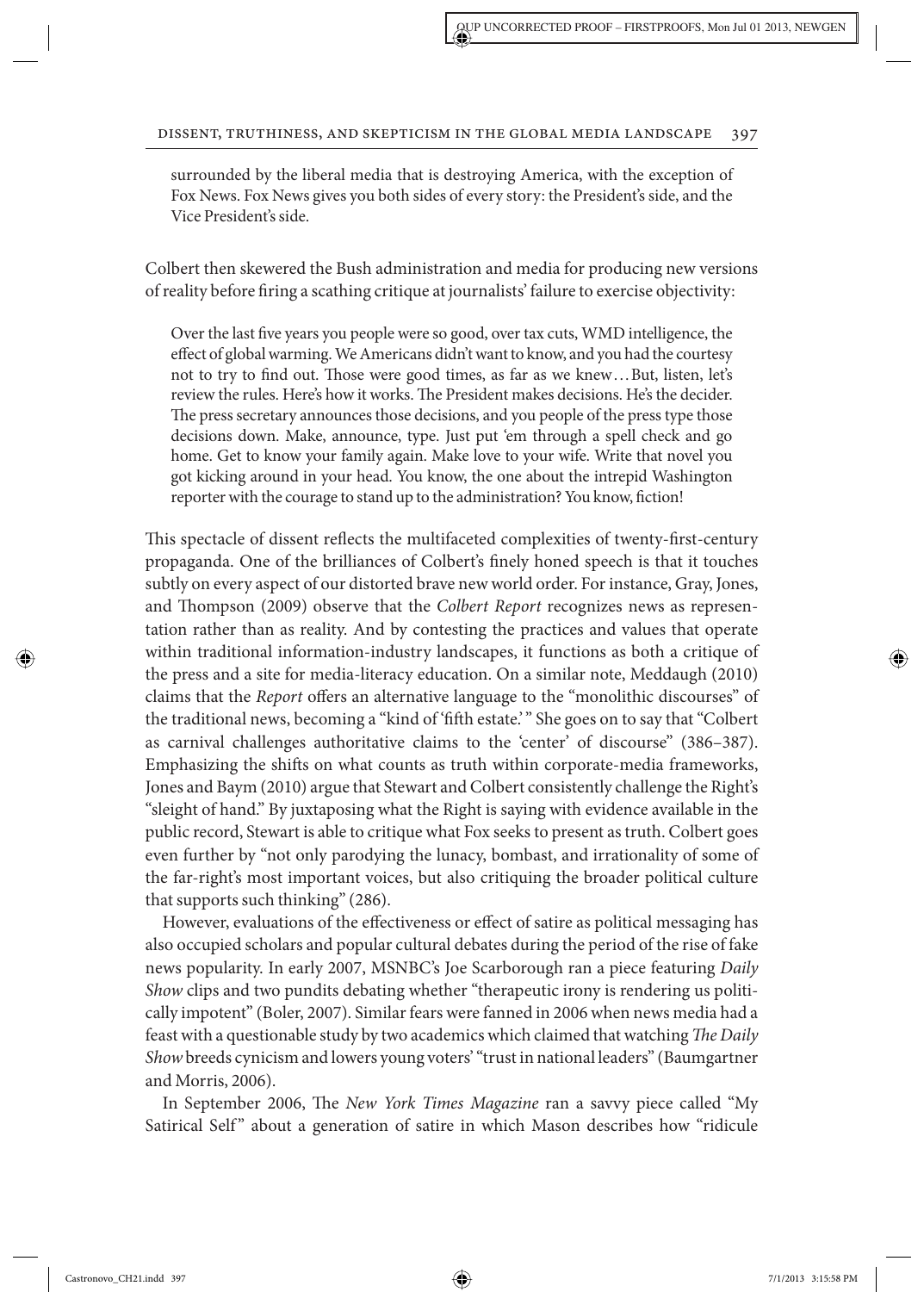provides a remedy for his rage." In 2003, in an interview with Bill Moyers, Moyers asks Jon Stewart: "I do not know whether you are practicing an old form of parody and satire or a new form of journalism." Stewart replies: "Well then that either speaks to the sad state of comedy or the sad state of news. I can't figure out which one. I think, honestly, we're practicing a new form of desperation" (PBS, 2003). These comedians may claim to be only interested in laughs, but those who watch, think critically, and take numerous forms of action do come away each night with renewed political convictions—not least of which is to question a news media that too often fails in its responsibility. One may still worry that even considered as a form of prepoliticization, the invitation to laugh our way into doomsday is the more likely result. 18

However, the evidence<sup>19</sup> is rolling in to the contrary.<sup>20</sup> The question is no longer a simple one of laughter versus action, or online versus offline. Similarly misleading is the headline and implication of Jennifer Earl's (2007) Washingtonpost.com commentary, "Where have all the protests gone? Online." Scholarship that implies that fake news discourages the young college-age demographic from engaging in electoral politics was heartily disproved by the 2010 *Rally to Restore Sanity* . By 2011, the world had witnessed the Arab Spring and the Occupy Wall Street Movement unfold, leaving little doubt about the role of social media and globally-shared dissent within this generation of radically shifting political consciousness and capacity for mobilization. It becomes increasingly difficult to separate popular perception, mainstream media agenda setting, Washington electorate decisions, and the critical force of digital dissent, including satire.

# **The Internet's Role in Political Mobilization and Protest**

# **Blogging, Viral Videos, Citizen Journalism, and Challenges to Freedom of Speech**

 Alongside the rising popularity of satire, the Internet began exploding with myriad expressions of dissent. IndyMedia was born with the Battle in Seattle. E-mail and listservs—prior to the rise of blogging in 2003—functioned to circulate dissent and mobilization against the World Trade Organization and then against the war on Afghanistan. Within the escalating crises of truth, traditional and broadcast news faced radical challenges, including eyewitness accounts in the form of weblogs from Iraq, the growth of Al Jazeera as a news source offering divergent perspective from other corporate-owned Western media, and other modes of citizen journalism. By 2006, Time Magazine named "YOU" as Person of the Year—"you" being the diverse populace producing "user-generated content."

 Even as early as 2001, the Internet provided leading alternative sources of news, and its uses in fact exceeded the consumption of broadcast television news

⊕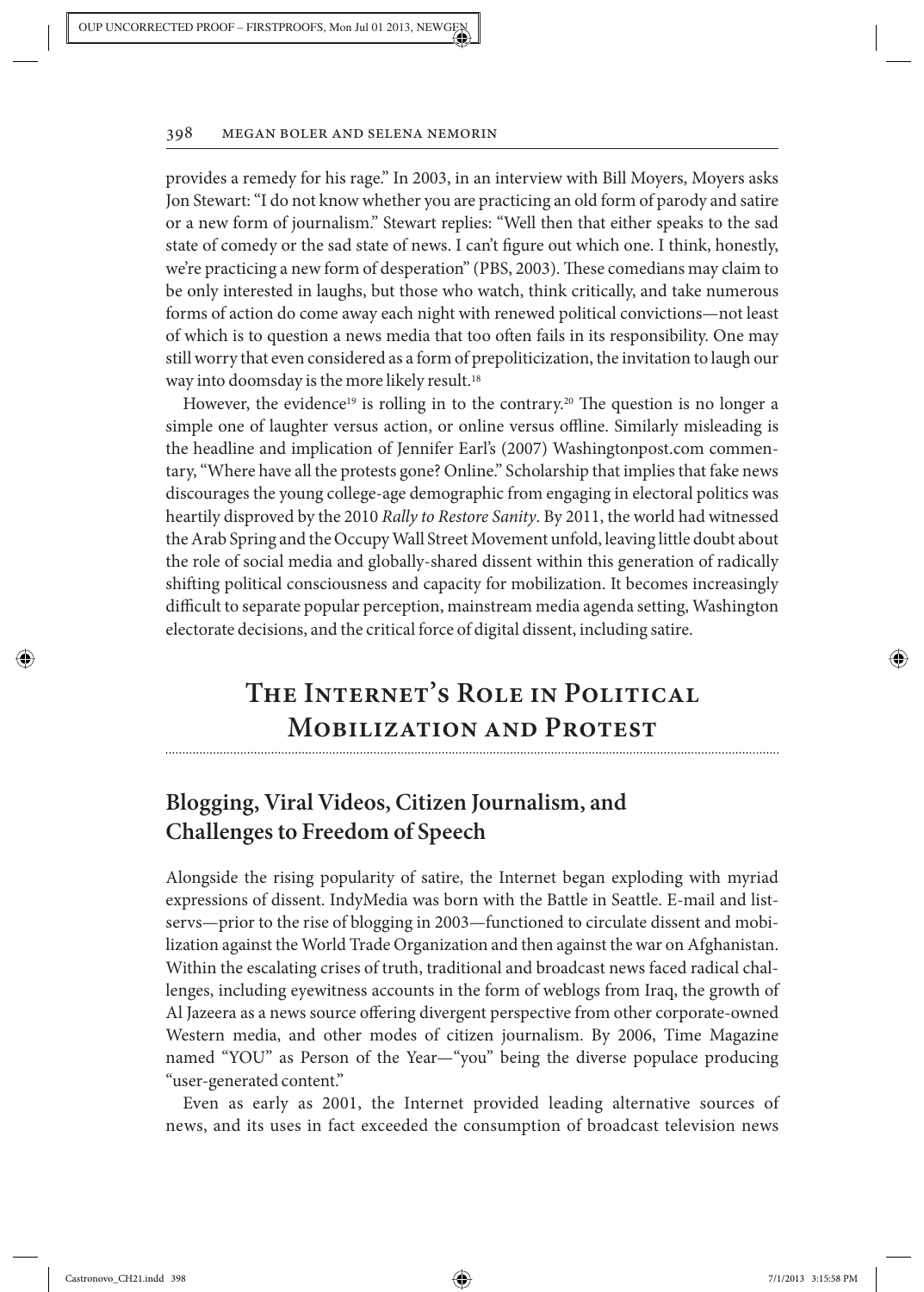(Horrigan, 2006). In general, online news was less strictly defined by the government's official line, such that even online versions of the same story from one news source (say NBC or CNN) might provide quite different viewpoints. The mainstream media, as is historically its pattern during war, became less critical of the government and military actions and more prone to repeating propaganda both in the lead-up to and during the war (Knightley, 2003; Tumber & Palmer, 2004). This univocal mainstream media environment opened a space for other news providers ranging from foreign media such as the British press to bloggers, leading many Americans to turn to the Web for war news (Fox, Rainie, & Fallows, 2003; Johnson & Kaye, 2004). Because online news access was more widespread, Al Jazeera English was increasingly watched and read in the North and Western world, although it remains somewhat challenging to access in the United States and only recently started to be broadcast via cable in Canada. The response from many current events blogs to the information demand that arose as the United States decided to invade Iraq led some scholars to describe this period as the "first true Internet war" (Wall 2005, p. 153; Kurtz, 2003 ).

 In early 2003, in the largest-ever international antiwar protest in recorded history, tens of millions around the globe took to the streets protesting the preemptive invasion of Iraq. Although September 2001 was a defining moment, so were the unprecedented mass international mobilizations of February 2003. What accounted for the shift from some of the most egregious propaganda orchestration to the internationally mobilized dissent of the largest-ever antiwar movement? The buildup to Bush's threatened invasion corresponded with wider access to the Internet, which not only allowed for alternative flows of content and perspectives but alternative means of organizing an international social movement. A search through Google images for "February 15, 2003 antiwar protest" currently yields 3,240,000 results. The impact of the collected images begins to hint at the phenomenal international presence of this movement, and how the resistance and protest was captured in this era through digital photography or photographs then digitized and uploaded onto millions of blogs and websites either at the time or subsequently.

The international protest highlighted the force of global interconnectivity and networked, coordinated international actions. The movement demonstrated the new capacities and reach of independent and multiple information and communication technologies, and the role these diverse media play in coordinating resistance. Such public acts of solidarity hold the capacity to change the framing and agenda setting of news media coverage on local, national, and global stages. These movements as collectives also have the power to demand accountability for how the media do or do not represent certain perspectives and/or spin voices of dissent—and, finally, they have the potential to change public and policy discourse. In this digitized environment, the tightly controlled operations that had characterized the first Persian Gulf War were no longer possible.

The "collective crowd wisdom" possible through communities of blogging became a primary method of maintaining accountability within propagandistic mediascapes.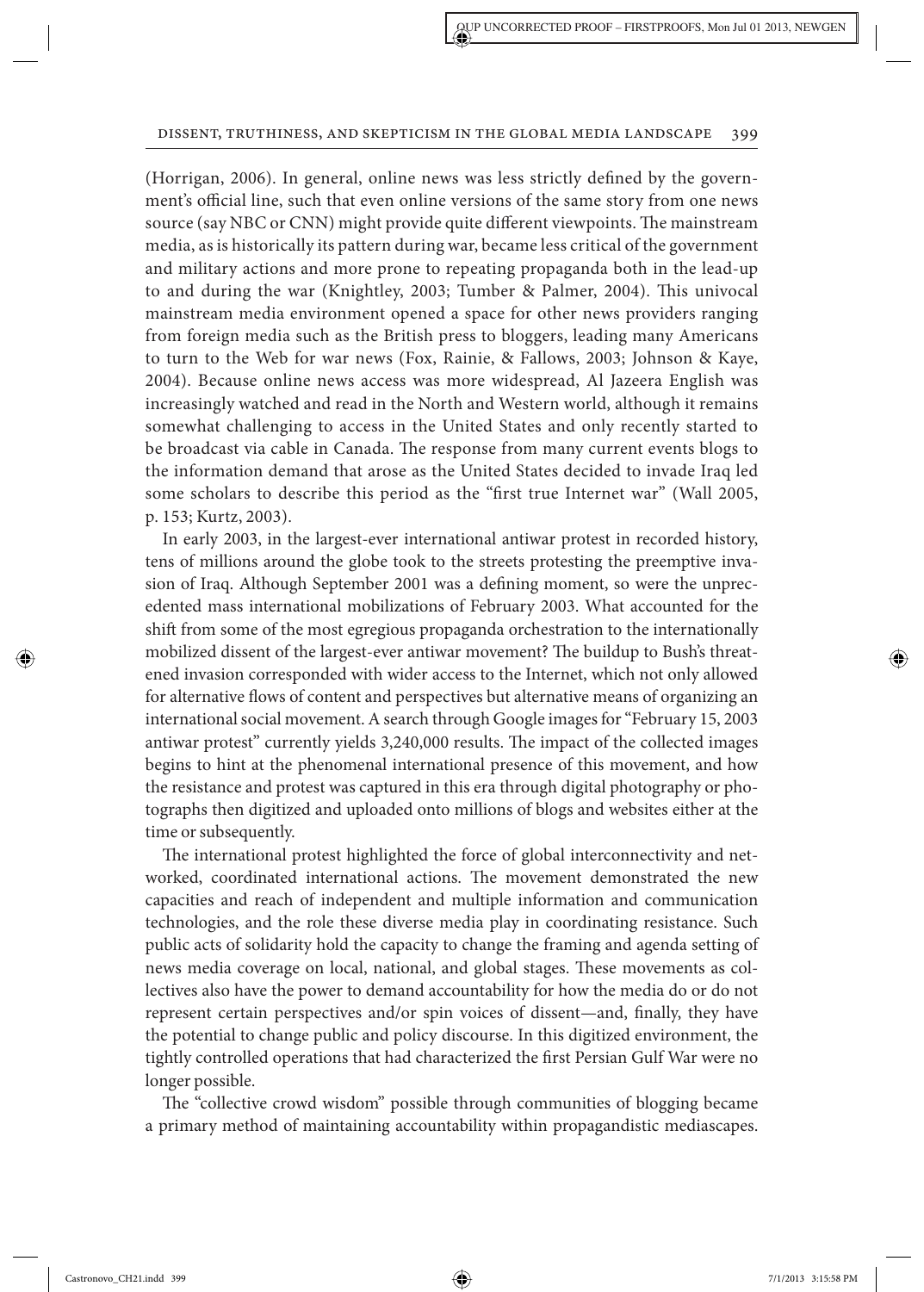Even blogs that "merely" comment may impact perception and policy through fact checking and reframing. Bloggers showed little deference for traditional media who "used to be priests on high dispensing their knowledge to the unwashed masses." But now "we fact check the crap out of them. And if they're lying, it's going to come out," stated one blogger.<sup>21</sup> Mainstream media, in the words of another blogger, are "watching their back[s] a little more because they know they're going to get caught out if they do anything egregious."

 Blogging is also seen as playing an influential role within agenda setting and framing with many understanding this new access to public expression as the emergence of a renewed "town hall": a public forum in which judgments and opinions are rigorously debated. In a specific instance of blogging leading to agenda-setting, bloggers' attention to reports that the U.S. military had used illegal phosphorus weapons during the November 2004 siege of Fallujah, and on-the-ground reporting by blogger/journalist Dahr Jamail of Iraq Dispatches, pushed the story to prominence in *The Independent* (UK). The reports forced the Pentagon to admit that white phosphorus had in fact been used in Fallujah. "All the information came from bloggers, came from people doing things like finding government documents, finding instances where soldiers admitted in filed manuals that they used it and what it looked like, and that the call sign was Whiskey P," said a blogger who helped investigate the story.

 Bloggers have also described their work as participation in a conversation. : "I think the main value is it brings more voices to the table. Like by comparison to corporate media where they pretend that there's maybe two sides to every argument, which is ridiculous." A contributor to a prominent U.S. military blog explains, "I like to argue because it helps form my opinion. I'm not bound to any opinion, and arguing with smart people who disagree is the best way to find holes in your own argument." This model of democracy involves engaged dialogue and a collective search for "truth." As one interviewee said, blogging "allow[s] a level of citizen participation. You have a voice as well as a vote instead of just going and pulling a lever and being an anonymous number, you actually contribute something to the debate."

 However, one might argue that digital dissenters are also engaged in propaganda vis-à-vis creating and disseminating certain information and opinions that support a particular worldview. As one Left blogger we interviewed states of his attempts to educate and mobilize his readers, "I'm not just attempting to influence them while they're online, I'm attempting to influence them for their entire lives." Another digital dissent producer, who created one of the winning Bush in 30 Seconds videos for the 2004 Moveon.org contest prior to the Presidential election, explicitly described his video as using propaganda techniques. Titled "Polygraph," the video uses visuals of a polygraph machine to measure Bush's lies regarding WMD. The viewer watches the polygraph arm swinging wildly—measuring lies with ink on paper—as one hears Bush's statements to the press such as "Saddam Hussein recently sought significant quantities of uranium from Africa; Saddam Hussein aids and protects terrorists, including members of Al Qaeda."

↔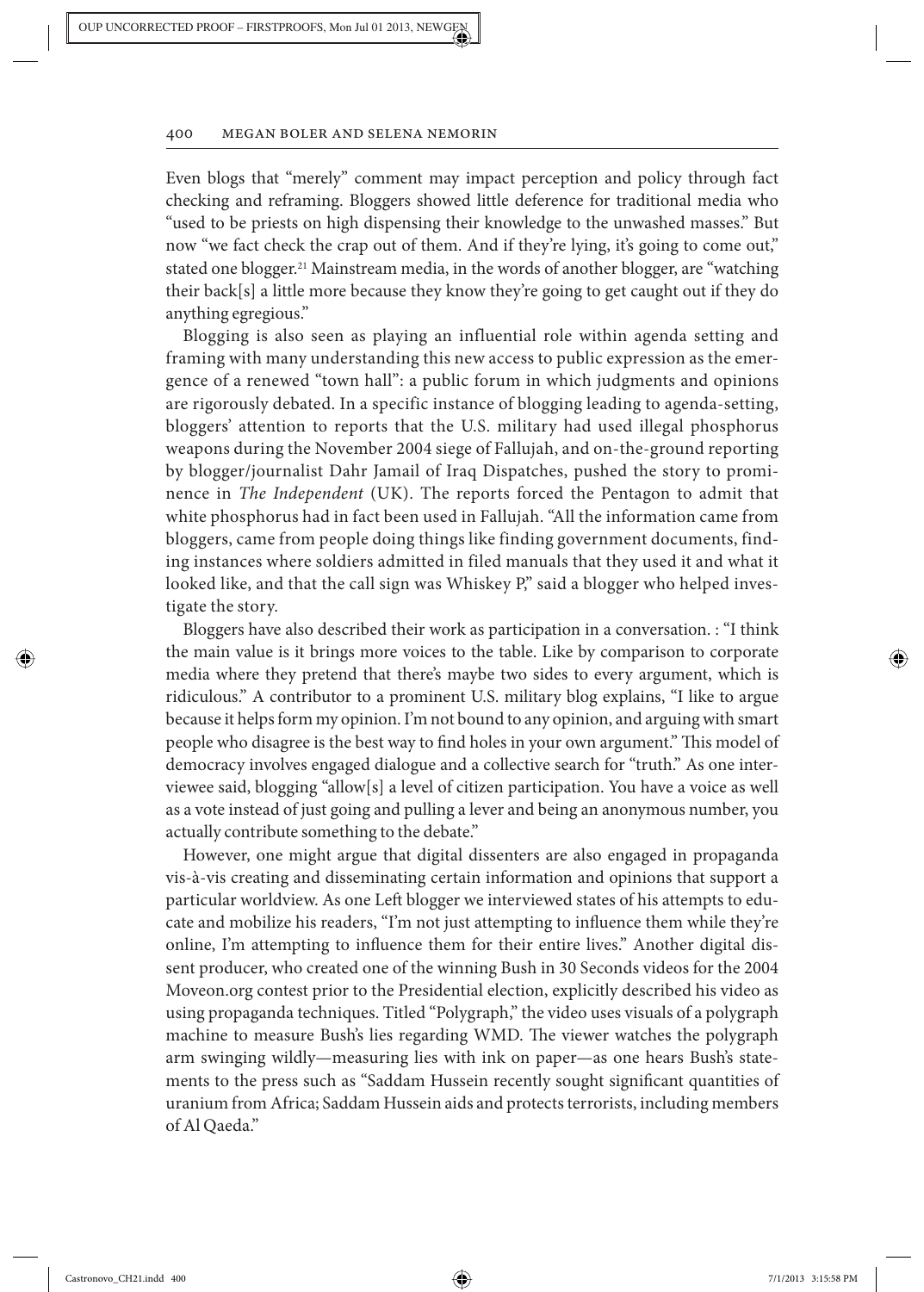In our interview with Polygraph creator Rich Garella, he elaborates what he called "his theory of communication": "Instead of saying, you know, 'Bush lied,' and give people something that they can argue directly against or . . . accept or reject, we just said 'let's give them an arresting visual teamed with an arresting sound track that just creates this association in their mind between Bush and lying without exactly saying it explicitly.' " When asked to elaborate on the aesthetic and symbolic decisions he made in the video, Garella describes how "scientific authority" was carefully invoked for rhetorical/symbolic persuasion. "People have this reaction like science is trustworthy and technical things are trustworthy," Garella continued, "and there's an implication that scientific instruments are neutral collectors of evidence and give results that you can't doubt . . . the little pens are like laying down little lines of ink that you can't argue with. Now obviously . . . it doesn't really say anything about what Bush is saying because Bush was never hooked up to any kind of machine and, you know, polygraphs don't work very well anyway . . . " (Personal Interview with Garella, 2005). He laughingly notes the irony of having used an image that connotes scientific authority and veracity despite the fact that viewers would realize Bush was *not* in fact connected to a polygraph. However, his point was that he chose an "arresting visual" to appeal emotionally in propagandistic technique, the ethics of which he himself questions: "I view this ad really as . . . a kind of propaganda that I hope was effective but it's not very defensible ... it doesn't construct a logical argument or anything like that and ... when the same methods are used by people I disagree with to put across an underlying message that I think is untrue, it makes me angry."

As a complement to blogging, leaked sources often came in the form of images easily captured by digital cameras and mobile-cell-phone technology of camera and video. The U.S. war and occupation of Iraq continued under the Bush administration was increasingly fraught with one scandal after another, reliably to do with new modes of leaked sources. One of the most explosive issues that came to light during the post-9/11 period was the scandal of Abu Ghraib. In 2004 when the images of torture of war prisoners were released by Joe Darby, a military soldier, propagandistic spin and framing could not rescue the military and the Pentagon from having adhered to a set of rules not under law or jurisdiction. Many were quick to recognize the media's complicity with senior military officials and the White House as they tried to paint the scandal as the responsibility of a "few bad apples" or isolated incidents of "mistreatment" and "abuse" rather than a matter of widespread practices of torture and secrecy regarding military policies.

The Abu Ghraib photographs, as Andén-Papadopoulos (2008) points out, "laid bare, graphically and irreversibly, the contradiction between the superpower's well-regarded self-image and the realities of its contempt for a population who it had ostensibly liberated" (p. 23). However, although digital technologies and access to the Internet provided the means and the space where views and evidence that ran counter to the official message could be collected and disseminated, those in power still held the reigns of shaping public opinion through manipulating truths. In *None Dare Call It Torture: Indexing and the Limits of Press Independence in the Abu Ghraib Scandal,* Bennett *et al* (2006b) examine how the corporate-owned news managed to maintain a frame on Abu Ghraib that

 $\bigoplus$  astronovo\_CH21.indd 401  $\bigoplus$  7/1/2013 3:15:58 PM /1/2013 115:58 PM

⊕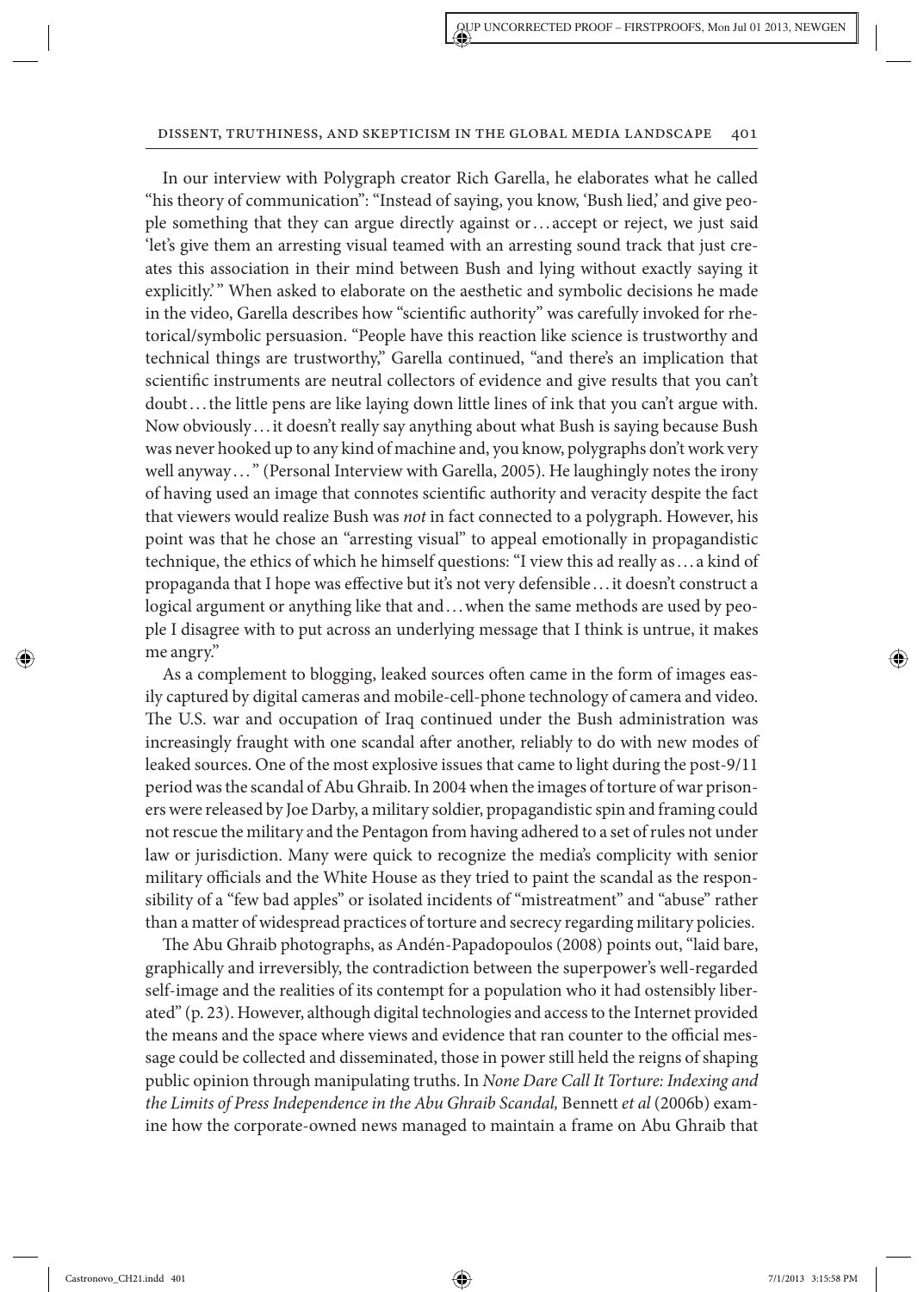designated the matter as abuse rather than torture, presenting it as an aberration from normal behavior rather than a problem residing within sanctioned policies of the military chain of command.

This kind of spin extended to blatant censorship. At certain junctures, bloggers' freedom of speech was seriously contested and curtailed, sometimes even stopped altogether. For example, CNN ordered journalist Kevin Sites to stop posting material on his blog. They claimed that, "Covering a war for CNN... is a full-time job, so we asked Kevin to concentrate on that for the time being." Rather than attempting to restore their lost monopoly on gatekeeping, journalists could carve out a new role as critical guides to the multitude of sources and perspectives available to citizens" ( Williams & Della Carpini, 2011, p. 301). As this example shows, during the era of censorship following 9/11, for journalists to exercise their free speech as individuals was no simple matter, and they risked severe penalization. Another turning point in the power attributed to blogging emerged in 2005 when the U.S. Army issued strict guidelines for military blogs followed by the release of tighter policies in 2007, which included recourse to "administrative, disciplinary, contractual, or criminal action" against service members who blogged without proper clearance (Shachtman, 2007). On occasion, military bloggers were simply silenced (Londoño, 2008).

 Despite these challenges, blogging became a widespread mode of dissent from all sides of the political spectrum. However, also coming to the fore were heated debates that questioned the credentials and values of blogging, that is, whether blogging provided anything politically substantive. If one follows the lines of Jodi Dean's (2008) critique, this megamart model of democracy produces an "echo chamber"—a packaging of the handful of corporate (news) flavors into 57 million variations, most of which are not adding any new "facts" to the conversation. Another echo-chamber issue is the fear that readers merely gravitate to blogs that suit their pre-conceived political views and filter everything else out. One of the bloggers we interviewed describes "the kind of blogging where people are just reinforcing their prejudices and their ideologies and echoing each other, attacking the enemy." Still others disagree with this dismissal—some research shows that readers are more likely to encounter views from diverse political perspectives in the blogosphere than in the traditional print news. 22

 Many political theorists and scholars remain skeptical about the role of social media in participatory democracy, questioning or even discounting the significance of "micro-blogging," "citizen journalism," and other social media practices. Evgeny Morozov (2011) and Malcolm Gladwell (2010) , for example, argue against the power of social media, critiquing "weak ties" between members. Morozov (2009) goes further and explores the practice of "slacktivism," a term that refers to "feel-good online activism" that has no useful socio-political effect. He claims that this mode of digital activism is the ideal form of activism for "lazy" individuals, giving them "the illusion of having a meaningful impact on the world without demanding anything more than joining a Facebook group" (para. 1). In her essay on communicative capitalism, Dean (2008) claims that "instead of leading to more equitable distributions of wealth and influence, instead of enabling the emergence of a richer variety in modes of living and practices

⊕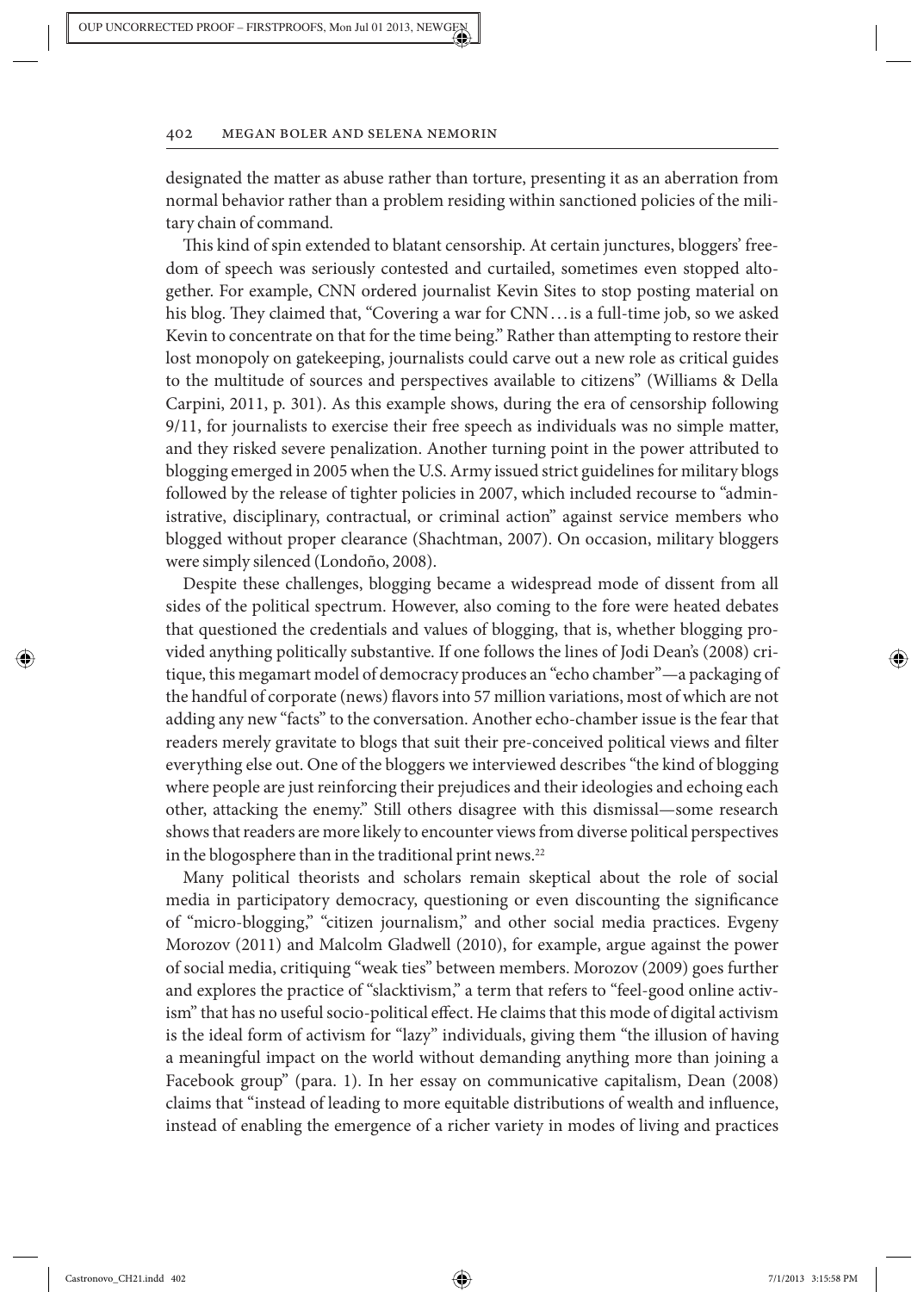of freedom, the deluge of screens and spectacles undermines political opportunity and efficacy for most of the world's peoples" (p. 104). She asks, "Why is democracy not working" despite the proliferation of voices online? Her questions lead to a lament that such expressions are merely "so much noise" that translates into no significant social change.

### **Whistle-blowing online: In search of "truth"**

 Yet another eruption that occurred during the post 9/11 information wars was the increasing visibility of online whistle-blowing websites. One prime example is the not-for-profit media organization WikiLeaks, which was officially launched in 2007, largely in reaction to the decline of the democratic functions of the mass media. Although membership is mostly anonymous, it was the "Robin Hood of Hacking," Julian Assange, who was propelled to center stage as the founder and public face of the group ( Harrell, 2010 ). Similar to Colbert's assessment of the U.S. media during the post-9/11 period, WikiLeaks (2012a) concludes that the publishing media at a global level had become "less independent and far less willing to ask the hard questions of government, corporations, and other institutions." As a result, the organization established a new model of journalism with the primary task of disseminating information that calls governments, corporations, and institutions to account, and allows the public access to "otherwise unaccountable and secretive institutions." WikiLeaks aims to shine a light on the ethical implications of the actions of these institutions.

 According to WikiLeaks, a vibrant and inquisitive media and the capacity for the public to scrutinize the political and economic machinations of its society would lead to reduced corruption and a stronger democratic structure. Founded on the principles of freedom of opinion and expression, WikiLeaks shares original documents with news stories, allowing other media organizations, independent bloggers, and the general public full access to this information in search of "truth." The organization opens up what Foucault (1972) would consider a "space for action" where dominant structures can be resisted through the acts of dissemination of information and ideas regardless of frontiers. In this capacity, WikiLeaks provides the stage for an explosion of forces where the struggle between dominant power and subordinated power becomes tangible.

 Perhaps the most well-known leak released by the site is the U.S. military video Collateral Murder on April 5, 2010 (WikiLeaks, 2010). The brutal content of the clip triggered enormous public outcry. Shot from an Apache helicopter, the classified video dating back to 2007 depicts the indiscriminate murder of about a dozen civilians, including two Reuters cameramen, in the Iraqi suburb of New Baghdad. The U.S. military initially claimed that those who had been killed were anti-Iraqi forces or insurgents, despite the fact that, during the video, at 15:29, a soldier states after shooting children: "Well, it's their fault for bringing their kids into a battle." And someone answers, "That's right" (M.S., 2010). It later came to light that all of the individuals on the ground had been innocent civilians. Writing for the *Atlantic,* James Fallows (2010) claims that, if taken at face value, the video "is the most damaging documentation of abuse since the Abu ↔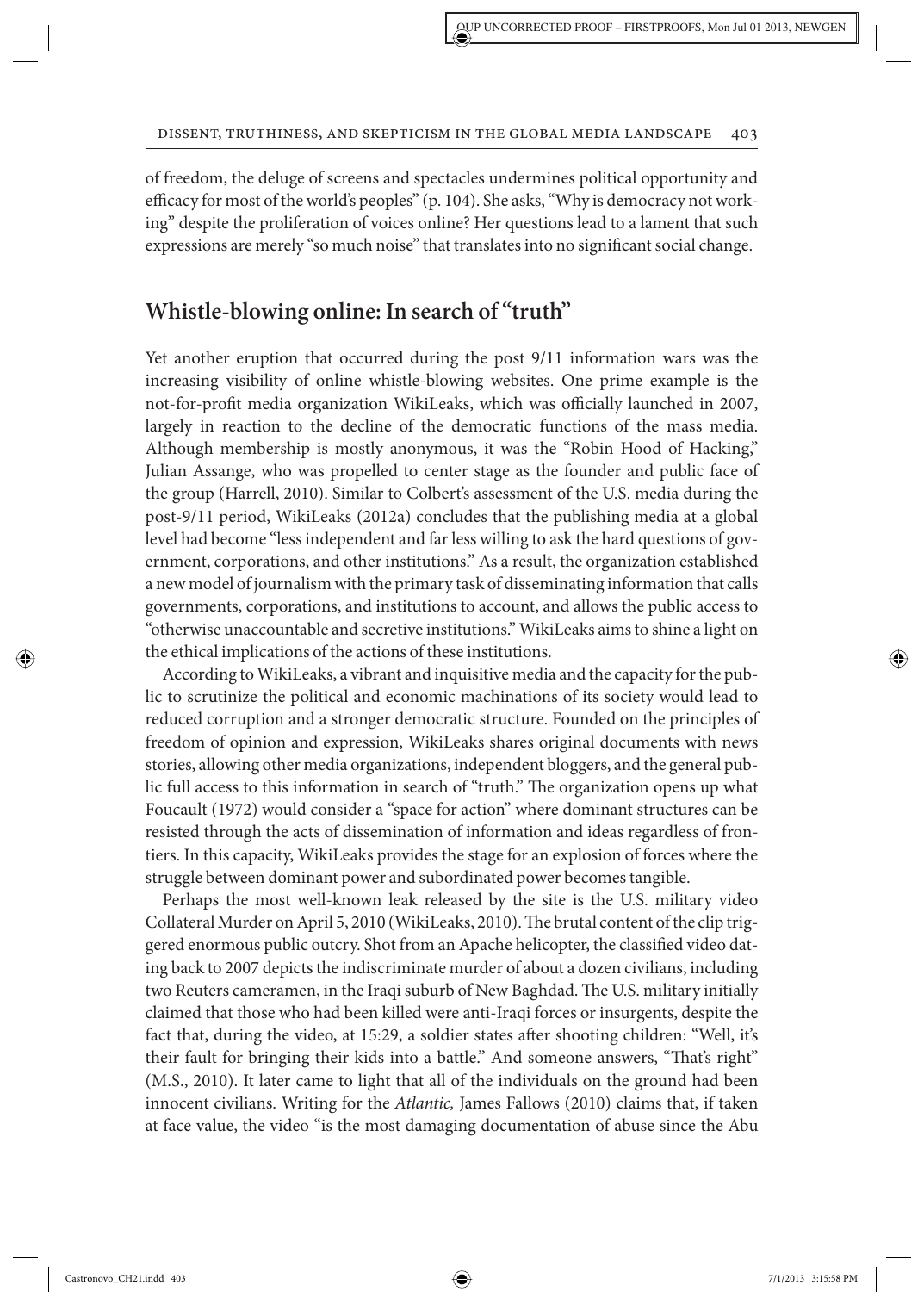Ghraib prison-torture photos." After persistent demands by Reuters, the United States conducted an investigation into the incident, only to conclude that the soldiers engaged in the event had been acting in accordance with the law of armed conflict and "Rules of Engagement" (WikiLeaks, 2010).

 In 2010, WikiLeaks released 391,832 secret documents on the invasion of Iraq, 77,000 classified Pentagon documents on the conflict in Afghanistan, and approximately 250,000 cables between the U.S. State Department and more than 270 diplomatic outposts worldwide ( New York Times, 2012 ). WikiLeaks also began formal collaboration with five major newspapers, including the *Guardian, New York Times, El Pais, Der Spiegel,* and *Le Monde* ( Keaten & Blackledge, 2010 ). 23 In May, 2010, Private Bradley Manning, a 24-year-old intelligence analyst with the U.S. Army, was arrested on suspicion of leaking classified material (more than 250,000 documents) to WikiLeaks in one of the largest leaks of classified material in U.S. history (Prentice & Faulconbridge, 2012 ). Manning has since been indicted on 22 additional counts relating to the leaks, including violations of Articles 92 and 134 of the Uniform Code of Military Justice (UCMJ). He has also been charged with violating UCMJ Article 104 (Aiding the Enemy) which is a capital offence (Williams, 2012), setting a precedent for the treatment of whistle-blowers in the United States. February 23, 2013 marked Manning's 1000th day in detention without trial.

 Since its inception, WikiLeaks has faced both challenges and support. 24 Although the group has acted as a counter to U.S. propaganda war methods by disseminating ground truths about the nature of these wars, it has also suffered its share of setbacks. Given its release of evidence of U.S. war crimes, the range of manufactured realities used to justify wars instigated by the United States and its allies, and reams of information on governmental and corporate corruption on a global scale, it is easy to understand why WikiLeaks would be a target for erasure. For example, in January 2008, Bank Julius Baer filed a lawsuit against WikiLeaks, citing the Digital Millennium Copyright Act (DMCA) and accusing the organization of disseminating confidential financial information about offshore accounts. In February, a California judge ordered Dynadot, a domain-name registrar, to disconnect the WikiLeaks.org domain name from its server, preventing user access to a content-filled domain (BBC News, 2008). The injunction was dissolved, and the bank dropped its case by March.

 In November 2010, in what might be perceived as a strategy to shut down the organization through suffocation of funding, WikiLeaks received a letter from the U.S. State Department that implied (but did not explicitly state) that illegal activity by WikiLeaks provided the grounds for action by financial-service providers. Consequently, PayPal blocked the group from using its services to collect monetary donations. This action was followed by other financial institutions such as Visa, MasterCard, and Bank of America ( WikiLeaks, 2012b).

The New York Times (2012) points out that since sexual assault allegations were brought against Assange (allegations he has consistently denied), in 2010 WikiLeaks "foundered," consequently entangling Assange in a prolonged extradition battle. Also in 2010, Interpol placed Assange on its most-wanted list. In February 2012, leaked e-mails ↔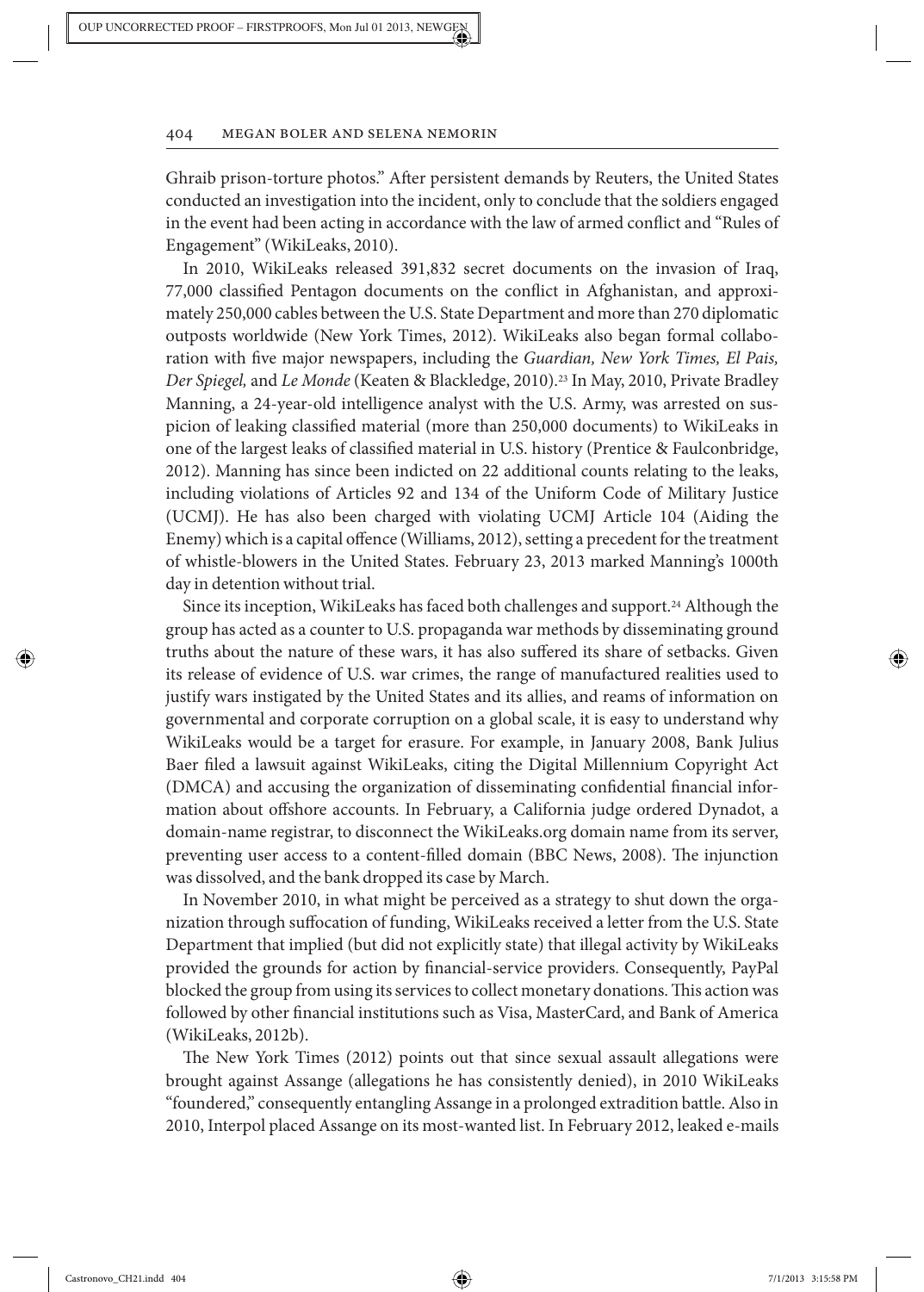from Stratfor, a private intelligence corporation, showed that the U.S. Department of Justice had issued a secret, sealed indictment against Assange ( CCR, 2012 ). And newly declassified documents reported that the U.S. Military had identified Assange and WikiLeaks as enemies of the United States ( Dorling, 2012 ). At the time of writing, Ecuador has granted Assange diplomatic asylum.

 WikiLeaks is accused of "threatening national security" because it counters governmental choices about what information should be publicly available and what information should be censored in the name of "security." The controversies surrounding Assange and WikiLeaks may raise for some the question of when and whether all information dissemination can be considered propaganda. If propaganda is understood to refer to filters that fix the premises of public discourse and to perimeters set by powerful private and public agendas that determine what the public is allowed to "see, hear and think about, $\frac{35}{25}$  then it is important to consider the point at which information becomes propaganda.

However, propaganda should not be identified with "threats to national security." Within an age of information warfare, certainly "raw information," such as government-produced cables and documents, and so forth, can be used for propagandistic purposes, and, to the extent that Assange has a political agenda beyond freedom of information, one might assess *intentions* as propagandistic. It is equally important in an age of information warfare to consider carefully the fundamental importance of freedom of information and access to primary sources as a supplement to the myriad secondary sources and retellings that constitute journalism and blogs. Although dissenting figures such as Assange might be considered political because of their efforts to shape how people see and think, the "leaked" or "freed" information cannot in itself be identified as propaganda until one can trace how or if this information has been put to use as a technology of persuasion that then becomes, following Ellul, as invisible in its influence as the air we breathe.

## **Conclusion**

The deceptions regarding evidence of weapons of mass destruction spun by the Bush administration in concert with corporate-owned and traditional news during the buildup to the invasion of Iraq are now widely recognized as the most egregious examples of U.S. propaganda in the twentieth and twenty-first centuries, particularly in terms of the production of blatant lies as part of a public foreign policy. "Information warfare," "spinning" the facts, "creating" the facts, and "redefining reality" have become the province of those in power who hold authority over and access to dominant media.

 In the current socio-political context, the media are so intimately connected with the process of warfare that "the conduct of war cannot be understood unless one accounts for the role of the media in it." Such "mediatization" of war produces an "emergent set of unpredictable relationships amongst the trinity of government, military, and

 $\bigoplus$  astronovo\_CH21.indd 405 7/1/2013 3:15:58 PM /1/2013 3:15:58 PM /1/2013 3:15:58 PM /1/2013 11/3013 9:15:58 PM /1/2013 11:58 PM /1/2013 11:58 PM /1/2013 11:58 PM /1/2013 11:58 PM /1/2013 11:58 PM /1/2013 11:58 PM /1/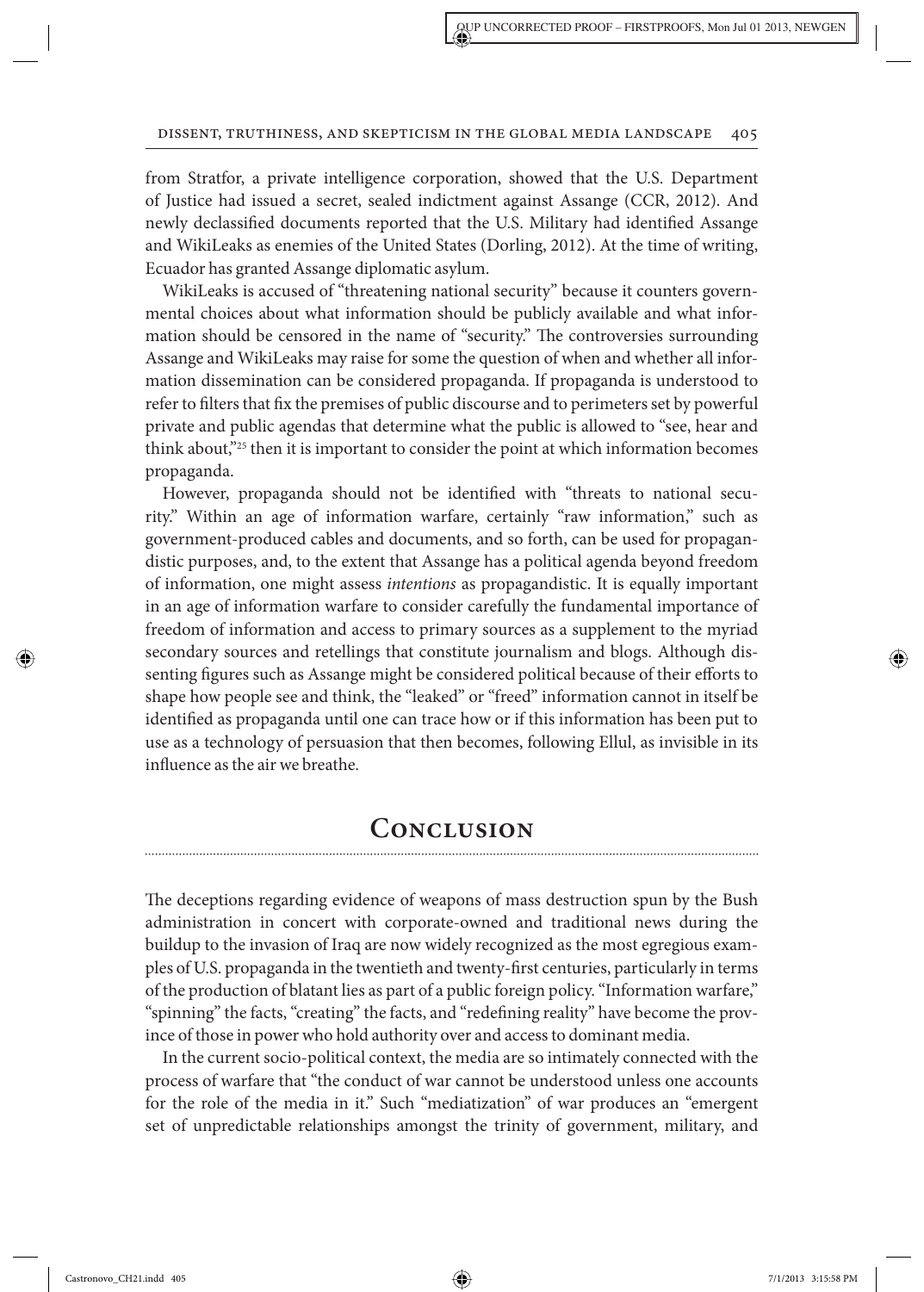publics." The conflict across these horizons is "diffused war... immersed in and produced through a 'new media ecology'" (Hoskins & O'Loughlin, 2010, pp. 6-7).

 Investigative journalism is threatened with extinction by the demands of 24/7 news cycles that enforce an insatiable and rapid superficial production of "new" and "breaking," with resources invested in inexpensive fluff and feature over serious in-depth investigations (Allan & Zelizer, 2004, p. 11). Within a media-saturated world, the notion of "spin" has become widely understood to describe almost all news. In a postmodern landscape of widely shared, skeptical relationships to what is presented as "true" and "real" new measures are used by different publics to assess the credibility of sources. $^{26}$ 

Significantly, the plague of skepticism toward politicians' "facts" and media's "fairness and accuracy" is in no way merely the concern of scholars but, rather, it is increasingly reflected in popular culture. Despite this skepticism, the proliferating use of social media and communication technologies for purposes of dissent from official government and/ or corporate-interest propaganda offers genuine cause for hope. It is conceivable that with ongoing civic unrest, demands for new practices of participatory democracy and accountability will continue to redefine the mediascapes, countering truthiness with the redistribution of "the sensible" ( Ranciere, 2006 ) alongside critical consciousness of propaganda. These competing voices, sources, and modes of communicating news are, more apparently than in any recent decade, modulating the agenda-setting power of the front pages of print news. However, whether increasing public access to the means and production of alternative accounts of reality that contextualize media and politicians will bring the world any closer to authentic participatory democracy remains to be seen.

#### **Notes**

⊕

- 1 . For an analysis of "Truthinessology," see recent July 9, 2012 *Washington Post* feature, "Truthinessology: The Stephen Colbert Effect Becomes an Obsession in Academia"; [ http://www.washingtonpost.com/lifestyle/style/truthinessology-the-stephen-colberteffect-becomes-an-obsession-in-academia/2012/07/09/gJQAYgiHZW\_story.html
- 2. The "reality check" for dis-reality production was provided in 2004 by journalist Ron Suskind's renowned article in the *New York Times* :

The [Bush] aide said that guys like me were "in what we call the reality-based community," which he defined as people who "believe that solutions emerge from your judicious study of discernible reality." I nodded and murmured something about enlightenment principles and empiricism. He cut me off. "That's not the way the world really works anymore," he continued. "We're an empire now, and when we act, we create our own reality. And while you're studying that reality—judiciously, as you will—we'll act again, creating other new realities, which you can study too, and that's how things will sort out. We're history's actors . . . and you, all of you, will be left to just study what we do."

 3 . Writing about the press conference and book signing for U.N. Weapons Inspector Hans Blix in 2004, the Washington Report on Middle East Affairs includes a comment on the uniqueness of "truthetelling," with a subhead on Hans Blix titled "A Profile in Courage": "On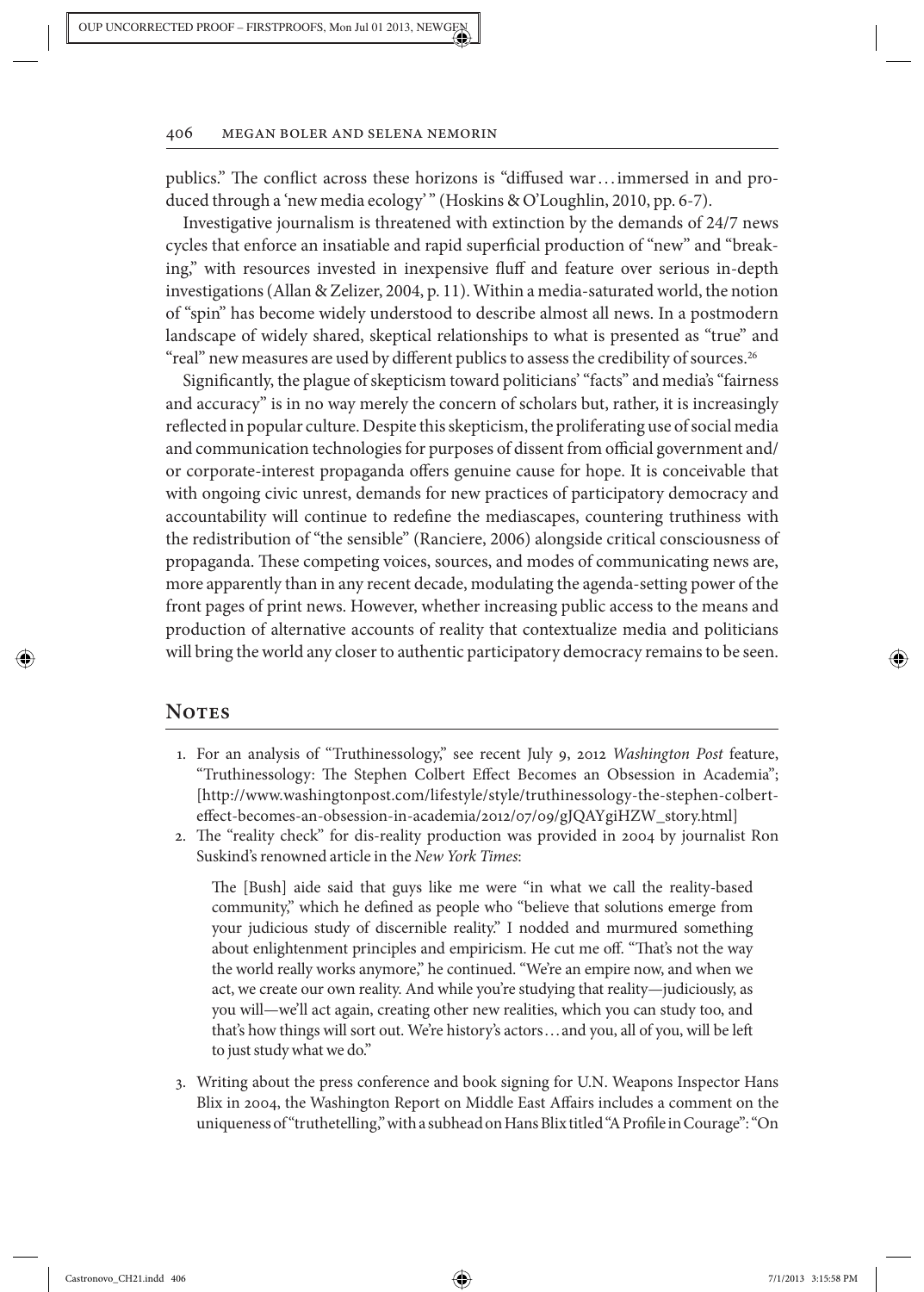the eve of the anniversary of the war on Iraq, Hans Blix came to the United Nations for a press conference and a book signing—and the event was almost like a popular demonstration in his support. In half an hour some 300 people had bought *Disarming Iraq* and lined up for the former head of UNMOVIC to sign it. As they did so, U.N. staff, ambassadors and others expressed their appreciation of his integrity and honesty. Apparently, telling the truth in these days is rare enough to earn special recognition ..." The final words from Blix's book *Disarming Iraq* are especially relevant here: "In fact, a thread throughout the book is 'the lack of critical thinking' from the governments involved. In his book, Blix characterizes the Bush administration view as: 'The witches exist: you are appointed to deal with these witches: testing whether there are witches is only a dilution of the witch hunt."; [ http://www.wrmea.org/archives/261-washington-report-archives-2000-2005/may-200 4/5114-frustrated-neocons-former-un-weapons-head-blix-assess-year-of-war-on-iraq. html]; Ian Williams, "Frustrated Neocons, Former U.N. Weapons Head Blix Assess Year of War on Iraq." *Washington Report on Middle East Affairs* (New York: United Nations, 2004),  $30 - 31, 94.$ 

- 4 . For an essay that analyzes the forms of propaganda during this period, see, for example, Deepa Kumar, "Media, War, and Propaganda: Strategies of Information Management during the 2003 Iraq War." *Communication and Critical/Cultural Studies,* 3(1): 2006.
- 5. However, infinite sources and accounts have also resulted in a dangerous proliferation and oversaturation and, ironically, a resulting narrowing of news consumption. In other words, more does not necessarily equal accuracy as viewers are known to read selectively what confirms preexisting beliefs. As well, the multiplication and fragmentation raises concerns about what may come to count as "common" or shared understandings of world events, arguably posing increasing challenges for informed and mobilized publics.
- 6 . Aptly captured in a unique viral video remix titled "Keeping America Scared," this pre-YouTube era video represents an early example of "amateurs" literally producing dissent through remix and posting it online. In this instance, the piece went immediately viral, crashing any servers on which the author tried to host it. Such access to digital media through web-based tools fermented new forms of dissent, and one that remains particularly powerful is the remix. In "Keeping America Scared," the producer uses news footage from C-Span of officials' own words (in this case, footage of Bush, Rumsfeld, Laura Bush, Cheney, and Giuliani, Schwarzenegger) to evidence their deceptions and/or blatant propaganda or lies.
- 7. See for example Feenberg, A. *Critical Theory of Technology* (2nd ed) (New York: Oxford University Press, 2002 .
- 8. Hoskins and O'Laughlin (2010) explain that this concept amplifies the ideas of information warfare that is now inextricably intertwined with actual military action.
- 9. [Amanpour] was asked to comment on assertions that Bush administration officials had intimidated journalists, not least into feeling unpatriotic if they gave voice to criticism or dissent. "I think the press was muzzled and I think the press self-muzzled. I'm sorry to say but certainly television and, perhaps, to a certain extent, my station [CNN] was intimidated by the administration and its foot-soldiers at Fox News. And it did, in fact, put a climate of fear and self-censorship ..." When pressed about whether there were specific stories couldn't be told, she replied, "It's not a question of couldn't do it, it's a question of tone. It's a question of being rigorous. It's really a question of really asking the questions. All of the entire body politic in my view, whether it's the administration, the intelligence, the journalists, whoever, did not ask enough questions, for instance, about weapons of mass destruction. I mean, it looks like this was disinformation at the highest levels" (in Allan & Zelizer, 2004: 8–9).

 $\bigoplus$  astronovo\_CH21.indd 407 7/1/2013 3:15:58 PM /1/2013 3:15:58 PM /1/2013 3:15:58 PM /1/2013 11/3013 9:15:58 PM /1/2013 11/3013 9:15:58 PM /1/2013 11/3013 11/3013 11/3013 11/3013 11/3013 11/3013 11/3013 11/3013 11/301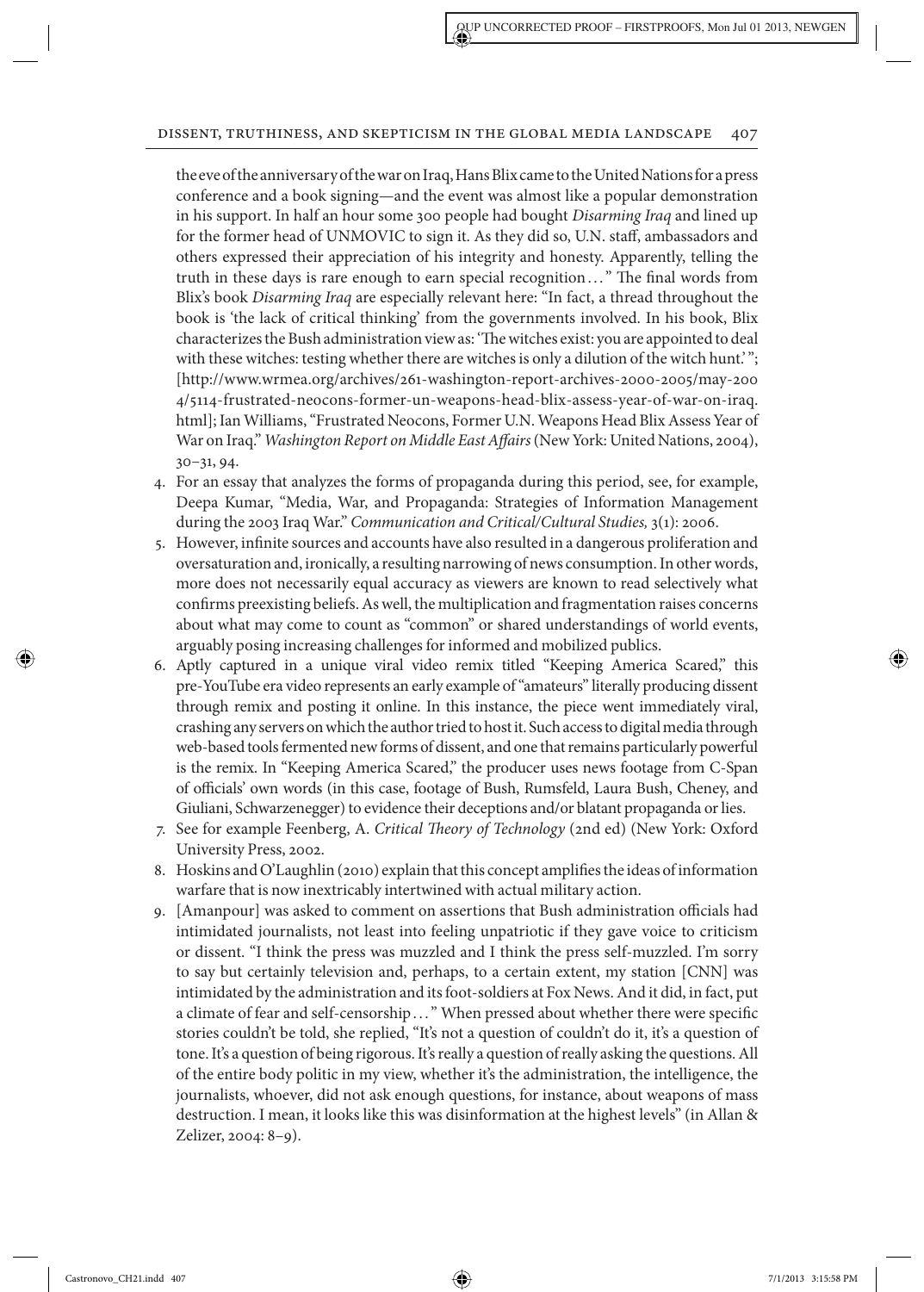- 10 . From interviews conducted during a three-year research project "Rethinking Media and Democracy," conducted during 2005–2008, Principal Investigator Megan Boler (funded by the Canadian Social Science and Humanities Research Council).
- 11. The book's title was itself a reference to the phrase "manufacture of consent," which was coined by the U.S. writer Walter Lippmann in his book, *Public Opinion,* (London: Allen and Unwin, 1921).
- 12. E. S. Herman "The Propaganda Model Revisited," Monthly Review, July-August, 1996.
- 13. E.S. Herman, & Chomsky, N. *Manufacturing Consent: The Political Economy of the Mass Media* (New York: Pantheon, Introduction, 1988).
- 14. Ibid, Introduction.
- 15. Ibid, Preface.
- 16 . Criticisms of the Propaganda Model range from "highly elective . . . confusing . . . propaganda," to Oliver Boyd Barrett who argued in 2004 that it was actually too weak on the "absoluteness of complicity in times of war," O. Boyd-Barrett, "Understanding," in Stuart Allan and Barbie Zelizer (eds.), *Reporting War: Journalism in Wartime* (New York: Routledge, 2004) 25. However, the PM never claimed to predict the effect of the media on the audience. Instead, it offered a model for predicting media performance under certain conditions.
- 17 . See also N. Wolf , " Fascist America in 10 Easy Steps ." *Th e Guardian* , April 24, 2007; [ http:// www.guardian.co.uk/world/2007/apr/24/usa.comment ]
- 18 . Martin (2007) claims that although laughing is inherently healing, especially in contemporary society, "like comfort food consumed night after night in place of broccoli, we are gorging ourselves on what feels good instead of processing what feels so bad—and doing something about it."
- 19 . In 2006, our survey of 160 producers evidences that 52 percent agree that, "My online political activity has caused me to take action in my local community (e.g., protest, boycott, etc.)." A majority, 59.5 percent, says, "My online participation in political forums has led me to join at least one political gathering or protest." Since becoming active online, 29.3 percent are "more active in 'offl ine' political activities," and 63.1 percent "spend about the same amount of time in 'offline' political activities."
- 20 . See the 2012 study funded by the MacArthur Foundation and the Center for Information and Research on Civic Learning and Education (CIRCLE): J. Kahne, Lee, N., & Feezell, J. T. " Digital Media Literacy Education and online civic and political participation .  *International Journal of Communication , 6* , 2012: 1–24 .
- 21 . All quotes from bloggers come from interviews conducted during Principal Investigator Megan Boler's "Rethinking Media and Democracy" 2005–2008 research project, (funded by the Canadian Social Science and Humanities Research Council).
- 22. See, for example, E. Lawrence, Sides, J., & Farrell, H. Self-segregation or deliberation? Blog readership, participation, and polarization in American politics ." *Perspectives on Politics , 8* ( *1),* 2010: 141–157 .
- 23 . WikiLeaks is no longer in collaboration with the *New York Times, the Guardian, Der Spiegel, El Pais,* and *Le Monde.* Current media partners include,—but are not limited to— *OWNI* (France), *NDR/ARD* (Germany), *Al Akhbar* (Lebanon), *L'Espresso* (Italy), *Al Masry Al Youm (Egypt), Rolling Stone (United States), and <i>The Hindu (India). (For a* complete list of current media partners, see WikiLeaks. (2012a,b), *The Global Intelligence* Files; [http://wikileaks.org/gifiles/docs/373982\_re-ct-untangling-the-bizarre-cia-linksto-the-ground-zero.html ]
- 24 . Also emerging from the search for truth and public scrutiny of government and corporate moves are grassroots coalitions that have been actively engaged in digital dissent,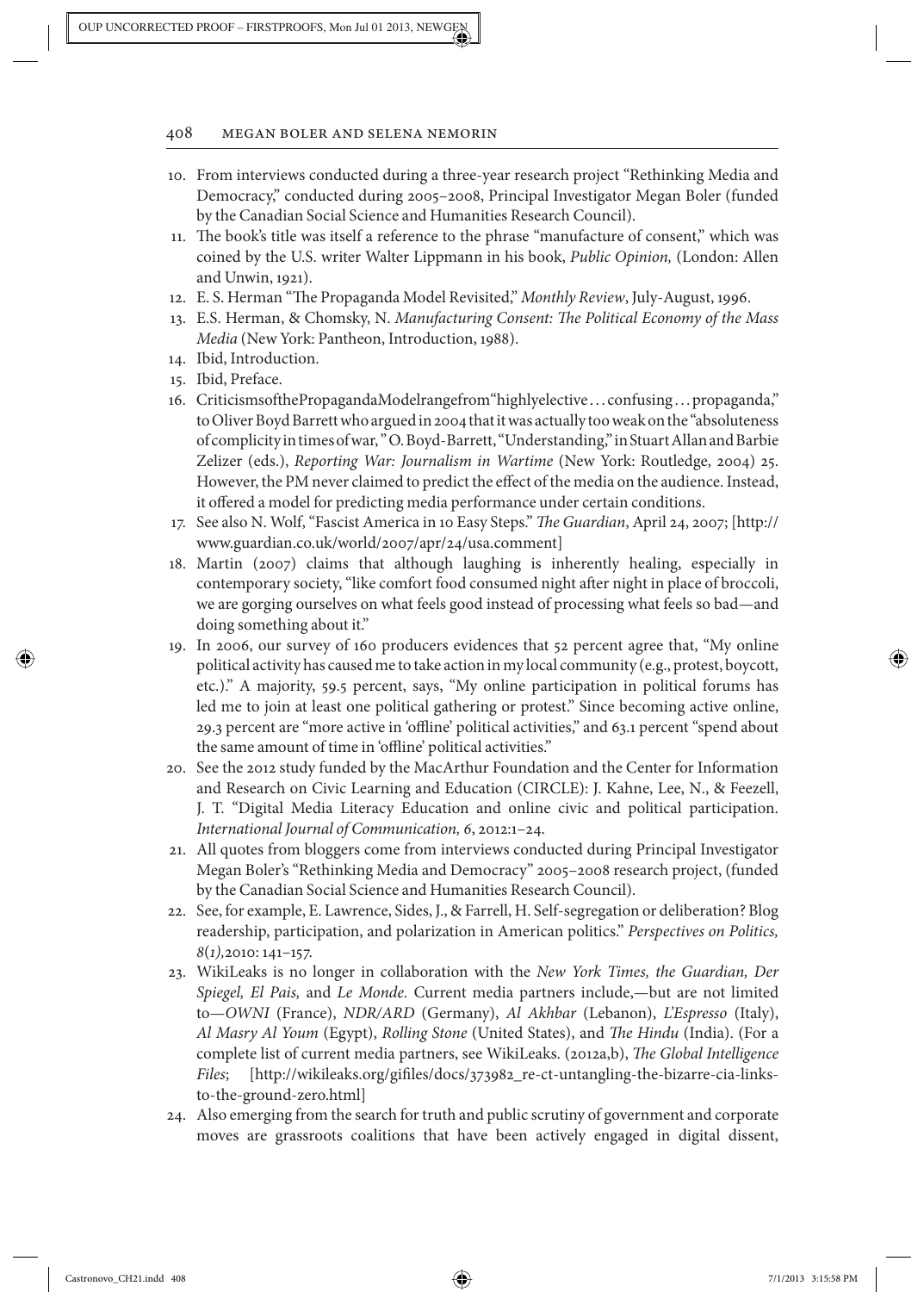organizing sustained actions through the dissemination of information via diverse digital modalities such as websites, forums, blogs, Twitter, Facebook, and YouTube channels. For instance, groups such as *Free Assange* and *Support Julian Assange* have rallied both online and offline around Assange and the protection of WikiLeaks as an instrument for democratic expression. In efforts to uphold his basic human rights, others groups such as Avaaz and Vets for Brad have organized in support of Bradley Manning. These collectives have acted in solidarity to translate their thoughts and words into a form of "natality" ( Arendt, 1958 ), a birthing into the digitized *polis* —the eruption of political action in the intersection of online and offline worlds.

- 25. E. S. Herman, & Chomsky, N. *Manufacturing Consent: The Political Economy of the Mass Media*. (New York: Pantheon, 1988) preface.
- 26 . Melissa Wall (2005) describes "postmodern news" with reference to Lyotard, Jameson, and Baudrillard signaling shifts in previously taken-for-granted doctrines about whose knowledge is legitimate and which voices control grand or master narratives and measures of authority.

#### **Bibliography**

- Allan , S. & Zelizer , B. (eds.). *Reporting War: Journalism in Wartime* . New York : Taylor and Francis, 2004.
- Andén-Papadopoulos, K. "The Abu Ghraib Torture Photographs: News Frames, Visual Culture, and the Power of Images." *Journalism*, 9: 2008:, 5-30.
- Arendt, H. *The Human Condition*. Chicago: University of Chicago, 1958.
- BBC News. *Whistleblower website taken offline*. (February 18, 2008); [http://news.bbc.co.uk/2/ hi/technology/7250916.stm]
- Baumgartner, J. & Morris, J. S. "The Daily Show Effect: Candidate Evaluations, Efficacy, and American Youth." *American Politics Research*, 34(3), 2006: 341–367.
- Bennett, W. L., Lawrence, R. G., & Livingston, S. When the Press Fails: Political Power and the *News Media from Iraq to Katrina* . Chicago : University of Chicago Press, 2006a .
- Bennett, W. L., Lawrence, R. G., & Livingston, S. *None Dare Call It Torture: Indexing and the Limits of Press Independence in the Abu Ghraib Scandal* . *Journal of Communication* , *56* , 2006b: 467–485 .
- Boler, M. (ed.). *Digital Media and Democracy: Tactics in Hard Times*. Cambridge, MA: MIT Press, 2008.
- Boler, M. "Changing the World One Laugh at a Time: The Daily Show and Political Activism." *Counterpunch* , February 20, 2007 ; [ http://www.counterpunch.org/2007/02/20/the-daily-s how-and-political-activism/ ]
- Boler, M. "The Daily Show, Crossfire, and Will to Truth." *Journal of Media Arts Culture*, 2006, Retrieved: [ http://scan.net.au/scan/journal/display.php?journal\_id=73 ]
- Bush , G. W. Statement by President Bush . *United Nations General Assembly* . UN Headquarters, New York, September 12, 2002; [ http://www.un.org/webcast/ga/57/statements/020912usaE. htm]
- Center for Constitutional Rights, (CCR). "Leak of Private Intelligence firm documents Confirm Existence of Secret Indictment by Secret Grand Jury," February 28, 2012); [ https://ccrjustice.org/newsroom/press-releases/ccr-condemns-reported-sealedindictment-against-wikileaks-founder-julian-assange ]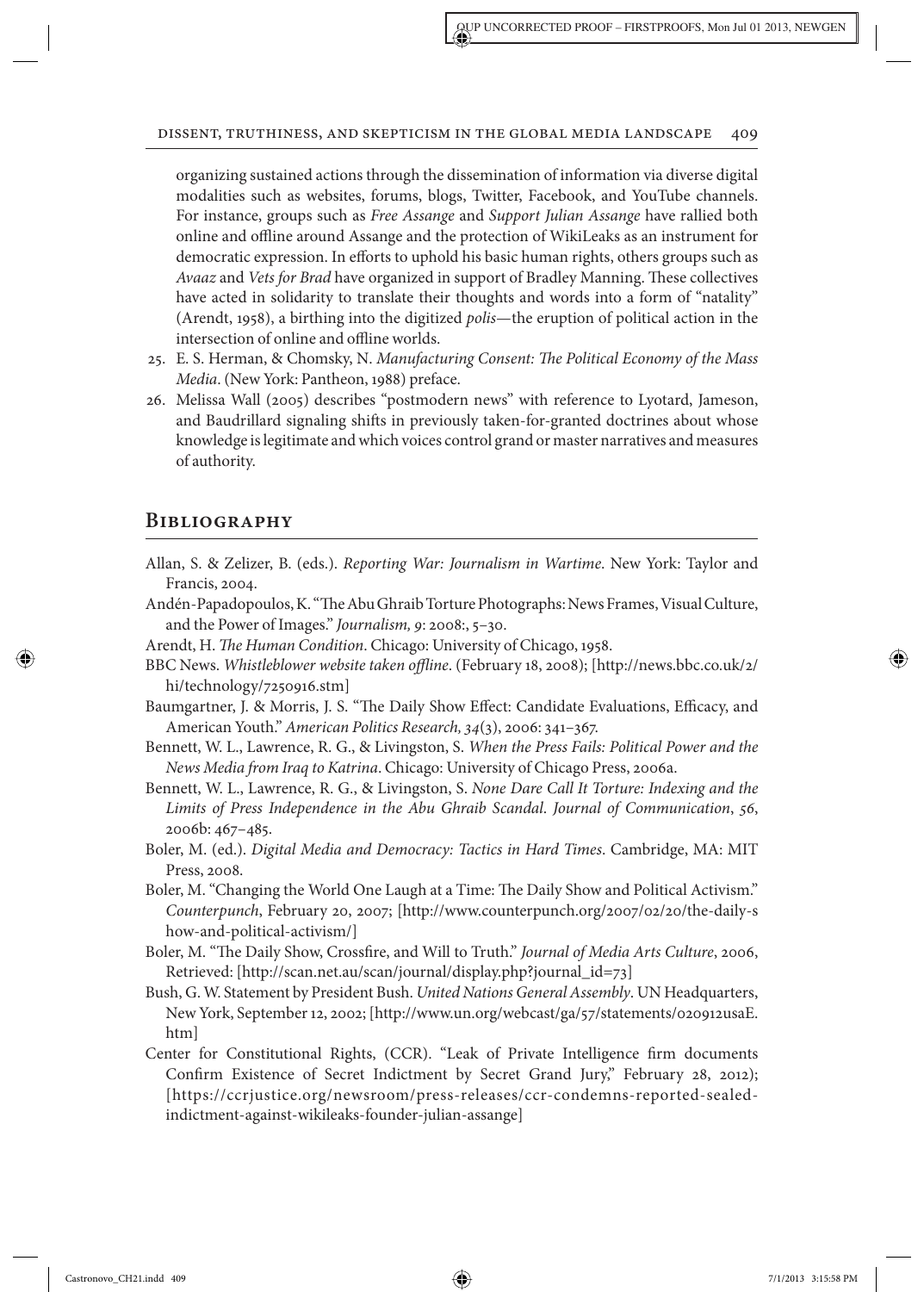- Colbert, S." The Word: Truthiness." *Colbert Nation*, October 17, 2005; [http://www.colbertnation. com/the-colbert-report-videos/24039/october-17-2005/the-word---truthiness ]
- Daily Kos. "Re-improved Colbert Transcript," April 30, 2006; [http://www.dailykos.com/ story/2006/04/30/206303/-Re-Improved-Colbert-transcript-now-with-complete-text-of-Colbert-Thomas-video]
- Dean , J. "Communicative Capitalism: Circulation and the Foreclosure of Politics." In *Digital Media and Democracy: Tactics in Hard Times, M. Boler (ed.), Cambridge, MA: MIT Press,* 2008: 101-121.
- Dorling , P. " US Calls Assange 'Enemy of State.' " *Sydney Morning Herald* , September 27, 2012 ; [ http://www.smh.com.au/opinion/political-news/us-calls-assange-enemy-ofstate-20120927-26m7s.html ]
- Earl, J. "Where Have All the Protests Gone? Online." *The Washington Post*, February 4, 2007; [ http://www.washingtonpost.com/wp-dyn/content/article/2007/02/02/AR2007020201467. html]
- Ellul, J. (1965). "The Characteristics of Propaganda. In *Readings in Propaganda and Persuasion: New and Classic Essays, G. S. Jowett,. & V. O'Donnell (eds.). Thousand Oaks,* CA: Sage, 2005: 1-50.
- Ellul, J. *The Technological Society*. New York: Vintage, 1964.
- Fallows, J. "In case you missed them ..." *The Atlantic*, April 6, 2010; [http://www.theatlantic. com/international/archive/2010/04/in-case-you-missed-them/38516/ ]
- Foucault, M. *The Archaeology of Knowledge*. London: Tavistock Publications, 1972.
- Fox, S., Rainie, L., & Fallows, D. "The Internet and the Iraq War." Pew Internet, April 1, 2003; [http://www.pewinternet.org/Reports/2003/The-Internet-and-the-Iraq-war.aspx]
- Gladwell, M. "Why the Revolution Will Not Be Tweeted." *The New Yorker*, October 4, 2010; [http://www.newyorker.com/reporting/2010/10/04/101004fa\_fact\_gladwell]
- Glynn, C. J., Huge, M. E. & Hoffman, L. H. "All the News That's Fit to Post: A Profile of News Use on Social Networking Sites." *Computers in Human Behavior* , *28* ( 1 ), 2012 : 113–119 .
- Gray, J., Jones, J. P. & Thompson, E. *Satire TV: Politics and Comedy in the Post-Network Era*. New York : New York University Press, 2009 .
- Harrell, E. "WikiLeaks Founder Julian Assange." *Time World*, July 26, 2010; [http://www.time. com/time/world/article/0,8599,2006496,00.html ]
- Herman, E. S. & Chomsky, N. *Manufacturing Consent: The Political Economy of the Mass Media*. New York: Pantheon, 1988.
- Horrigan, J. B. "Online News: For Many Home Broadband Users, the Internet Is a Primary News Source ." *Pew Internet* , March 22, 2006 ); [ http://www.pewinternet.org/Reports/2006/ Online-News-For-many-home-broadband-users-the-internet-is-a-primary-news-source. aspx ]
- Horton, S. "The Truthiness Party at Work." *Harper's Magazine*, May 28, 2007; [http://harpers. org/archive/2007/05/hbc-90000166 ]
- Hoskins, A. & O'Loughlin, B. *War and Media: The Emergence of Diffused War*. Malden, MA: Polity Press, 2010.
- Johnson, T. J., & Kaye, B. K. "Wag the Blog: How Reliance on Traditional Media and the Internet Influence credibility Perceptions of Weblogs Among Blog Users." *Journalism & Mass Communication Quarterly*,  $81(3)$ , 2004: 622-642.
- Jones , J. *&* Baym , G. *"A Dialogue on Satire News and the Crisis of Truth in Postmodern Political Television." Journal of Communication Inquiry* , *34* ( 3 ), 2010 : 278–294 .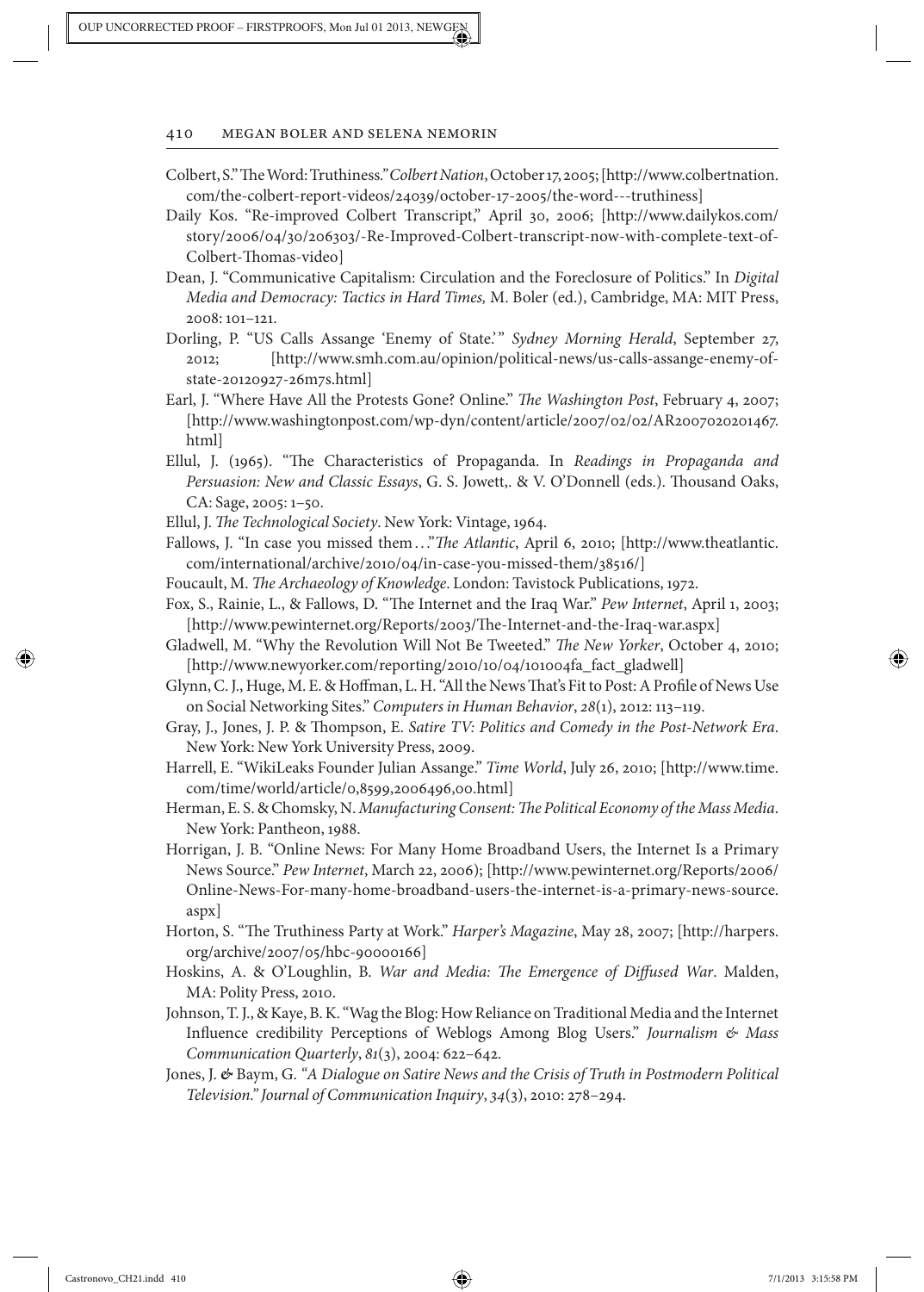- Keaten, J. & Blackledge, B. J. "Respected Media Outlets Collaborate with WikiLeaks." Bloomberg Businessweek, December 3, 2010; [http://www.businessweek.com/ap/ financialnews/D9JSC3Poo.htm]
- Knightley, P. "History or bunkum?" *British Journalism Review*, 14(2), 2003: 7-14.
- Kumar, Deepa. "Media, War, and Propaganda: Strategies of Information Management during the 2003 Iraq War." *Communication and Critical/Cultural Studies*, 3(1): 2006.
- Kurtz, H. "'Webloggers,'" Signing on as War Correspondents," *Washington Post*, March 28, 2003 ; [ http://www.washingtonpost.com/wp-dyn/articles/A12179-2003Mar22.html ]
- Lasswell, H. Propaganda Technique in the World War. New York: Alfred A. Knopf, 1927.
- Londoño, E. "Silence Posting." *Washington Post Foreign Service*, July 24, 2008; [http://www. washingtonpost.com/wp-dyn/content/article/2008/07/23/AR2008072303970.html ]
- Martin, C. E. "After Laughter, Action." *Baltimore Sun*, January 7, 2007; [http://articles. baltimoresun.com/2007-01-07/news/0701070014 ]
- Mason , W. " My Satirical Self ." *New York Times* , September 17, 2006; [ http://www.nytimes. com/2006/09/17/magazine/17satire.html?pagewanted=all]
- Meddaugh, P. M. "Bakhtin, Colbert, and the Center of Discourse: Is There No 'truthiness' in humor?" *Critical Studies in Media Communication*, 27(4), 2010: 376-390.

Morozov, E. The *Net Delusion: The Dark Side of Internet Freedom*. New York: Public Affairs, 2011.

- Morozov, E. "The Brave New World of Slacktivism." *Foreign Policy*, May 19, 2009; [http:// neteffect.foreignpolicy.com/posts/2009/05/19/the\_brave\_new\_world\_of\_slacktivism]
- M.S. "Iraq Collateral Damage: The Rules of Engagement." *The Economist*, April 6, 2010; [http:// www.economist.com/blogs/democracyinamerica/2010/04/iraq\_collateral\_damage ]
- New York Times.. " *Julian Assange* ." August 19, 2012 ; [ http://topics.nytimes.com/top/reference/ timestopics/people/a/julian\_p\_assange/index.html]
- O'Shaugnessy , N. J. *Politics and Propaganda: Weapons of Mass Seduction* . New York : Manchester University Press, 2004.
- PBS. " Transcript: Bill Moyers Interviews Jon Stewart ," July 11, 2003; [ http://www.pbs.org/now/ transcript/transcript\_stewart.html ]
- Prentice , A. & Faulconbridge , G. (). "'U.S. Must Renounce Its Witch-Hunt Against WikiLeaks,' says Julian Assange from Embassy Balcony." *The National Post*, August 19, 2012; [http://news. nationalpost.com/2012/08/19/julian-assange-balcony/ ]
- Ranciere, J. *The Politics of Aesthetics*. New York: Continuum, 2006.
- Shachtman , N. " Army Squeezes Soldier Blogs, Maybe to Death ." *Wired* , May 2, 2007; [ http:// www.wired.com/politics/onlinerights/news/2007/05/army\_bloggers?currentPage=all ]
- Suskind, R. (October 17, 2004). "Without a Doubt." *The New York Times*, October 17, 2004; [ http://query.nytimes.com/gst/fullpage.html?res=9C05EFD8113BF934A25753C1A9629C8 B63&pagewanted=all ]
- Thussu D. K., & Freedman, D. (eds.). *War and the Media*. London: Sage, 2010.
- Tumber. H. & Palmer, J. *Media at War*. London: Sage, 2004.
- Wall, M. "Blogs of War' Weblogs as News." *Journalism*.  $6(2)$ , 2005:153-172.
- Wark, M. *Virtual Geography: Living with Global Media Events*. Bloomington, IN: Indiana University Press, 1995 .
- WikiLeaks. "About: What Is WikiLeaks?" 2012a; [http://wikileaks.org/About.html]
- WikiLeaks. " WikiLeaks: Banking blockade and donations campaign . 2012b; [ http://wikileaks. org/IMG/pdf/WikiLeaks-Banking-Blockade-Information-Pack.pdf ]
- WikiLeaks. "Collateral Murder." 2010; [http://www.collateralmurder.com/]